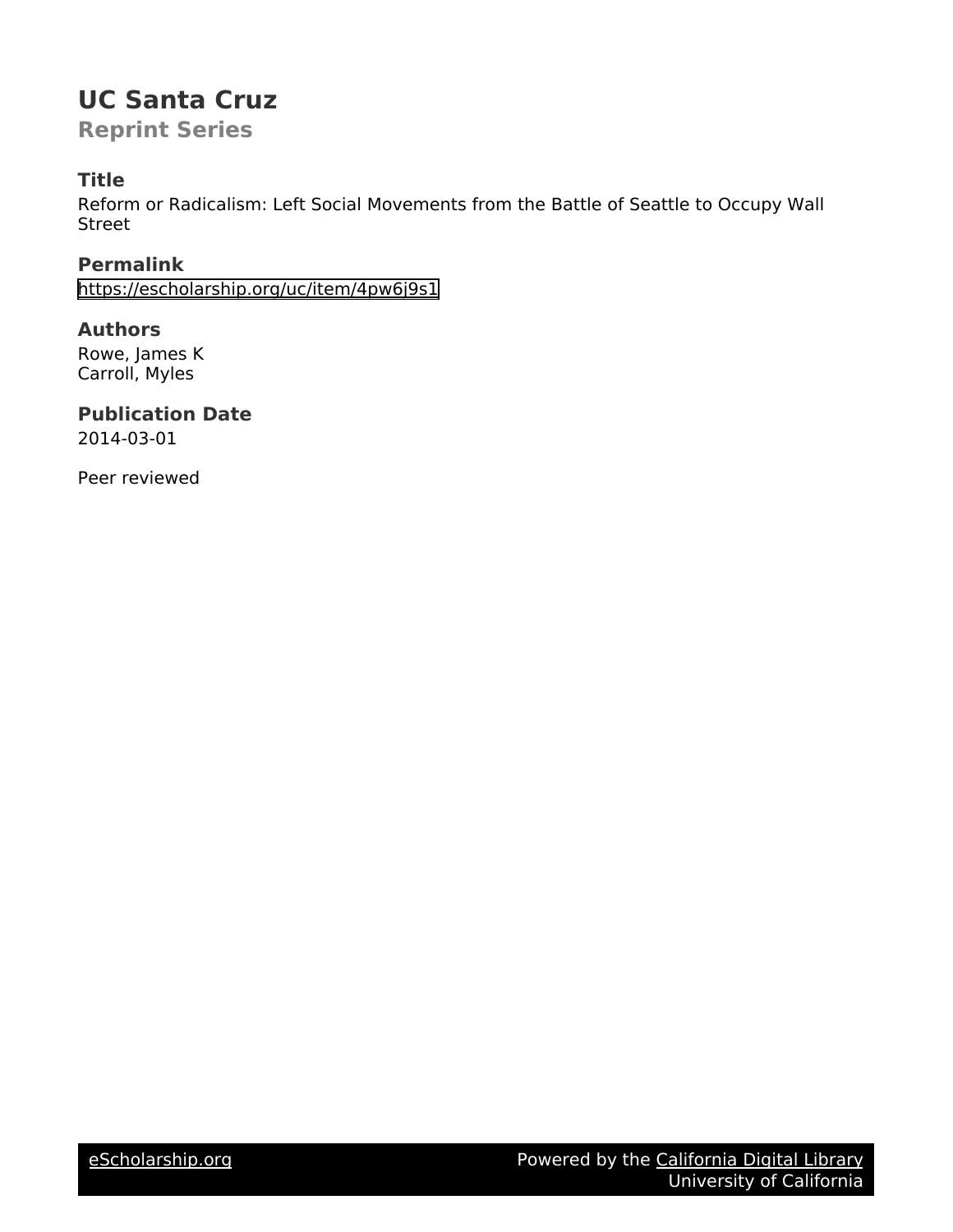## Reform or Radicalism: Left Social Movements from the Battle of Seattle to Occupy Wall Street

James K. Rowe (corresponding author) School of Environmental Studies University of Victoria PO Box 1700 STN CSC Victoria BC V8W 2Y2 Canada 250-884-8757 jkrowe@uvic.ca

Myles Carroll School of Environmental Studies University of Victoria PO Box 1700 STN CSC Victoria BC V8W 2Y2 Canada 250-893-3223 mylesc@uvic.ca

Published in *New Political Science*, March 2014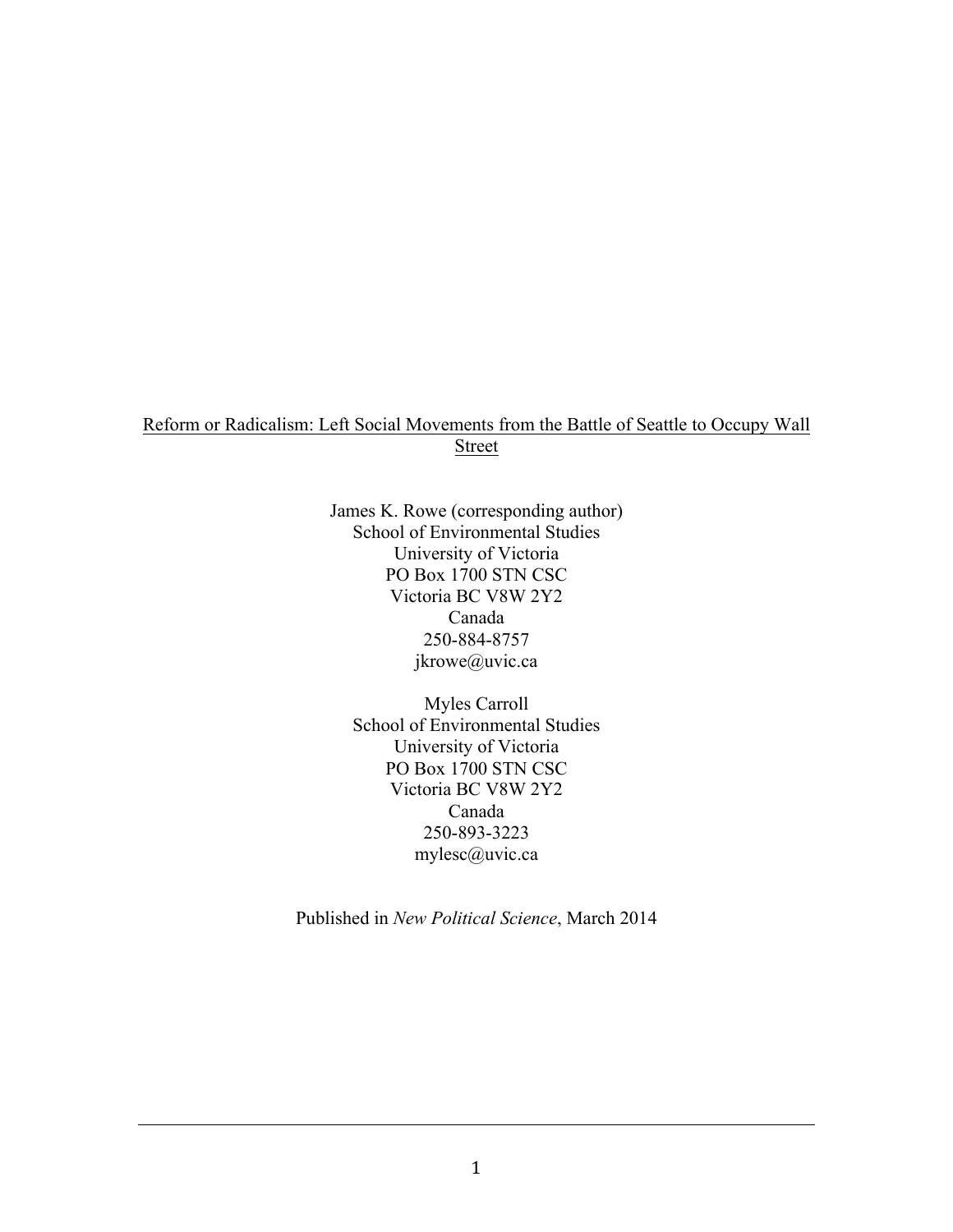#### ABSTRACT:

We examine two recent cases of relative Left success – the Battle of Seattle and Occupy Wall Street – and argue that in each case an effective dynamism between radical and reform wings drove gains. This analysis is not meant to deny political difference and hawk false unity. Instead we want to challenge the luxury of mutual dismissal with the actually existing benefits of movement dynamism. By dynamism we mean *contributions arising from different activist wings and productively interacting to increase overall movement power.* Our ultimate claim is that the North American Left will yield greater success by becoming more self-conscious about the concrete benefits of movement dynamism.

#### *Introduction*

Reform or revolution – the question Rosa Luxemburg famously posed in her 1900 pamphlet of that name – continues to vex Left social movements.<sup>1</sup> The question still names real ideological, organizational, and tactical differences. And yet the debate's persistent intensity tends to exceed these differences: Identity attachment more than political efficacy often powers the rigid rancor dividing movement wings.

In this article we unpack two central mobilizations launched by social movements in the past 15 years (The Battle of Seattle and Occupy Wall Street), and demonstrate how these two relative successes can be largely attributed to an effective dynamism between

<sup>&</sup>lt;sup>1</sup> Many thanks to William Carroll, James Clifford, Jessica Dempsey, Chris Dixon, Barbara Epstein, David Hoy, Kate Garvie, Cheryl Hall, Shana Hirsch, Ronnie Lipschutz, Bob Meister, Michael M'Gonigle, Lindsay Monk, Matt Murray, Leo Panitch, Trudi Lynn Smith, and Michael Walters for reading and commenting on earlier drafts of this article. Thank you also to Jules Boykoff for pointing us towards helpful resources, and to Mark Bray for providing last minute factual clarification regarding OWS evictions. Finally we'd like to thank the editors and anonymous reviewers for their excellent revision suggestions. All analytical oversights remain our own.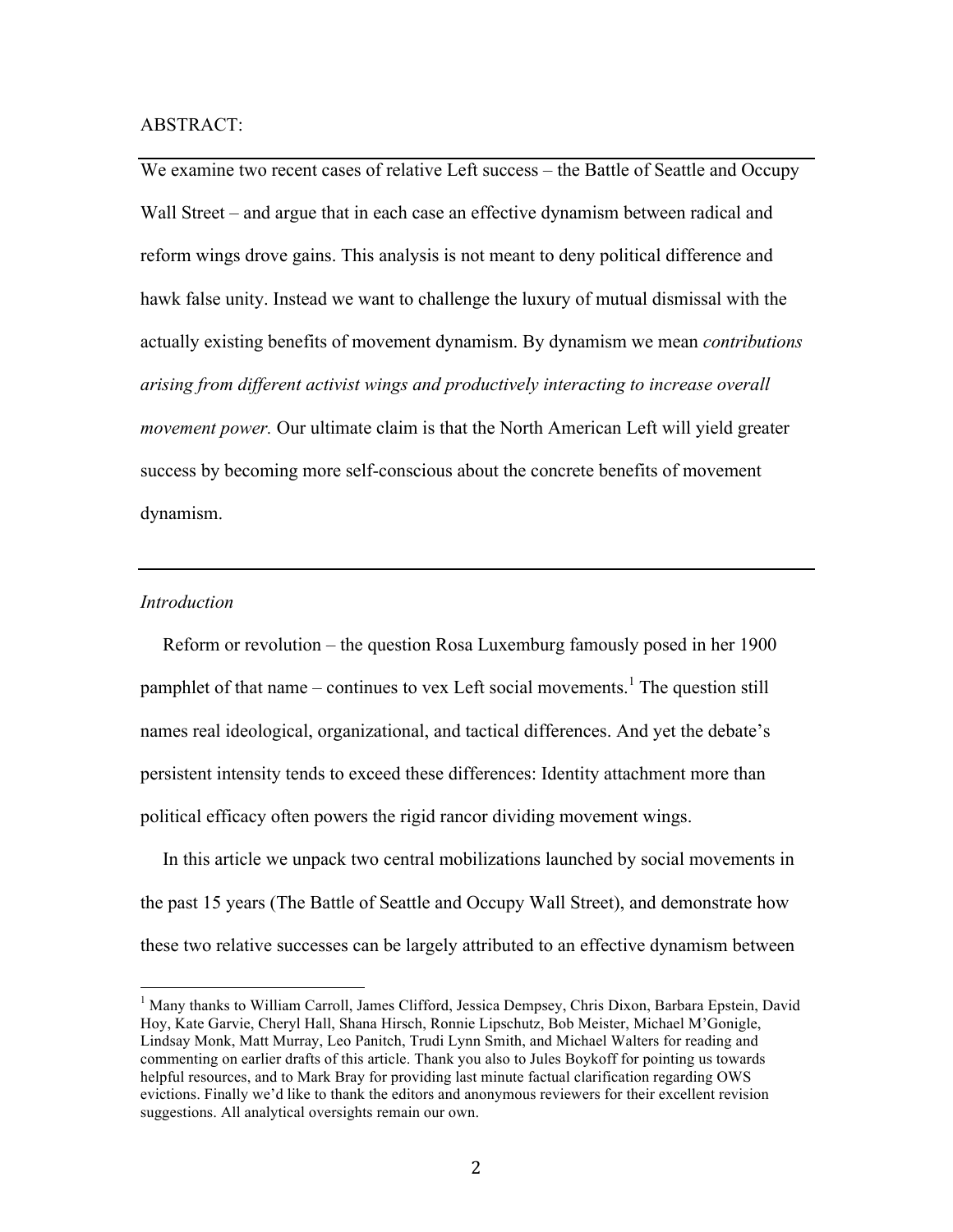radicals and reformers. By dynamism we mean *contributions arising from different activist wings and productively interacting to increase overall movement power.*

This analysis is not meant to deny political difference and hawk false unity. Instead we want to challenge the luxury of mutual dismissal with the actually existing benefits of movement dynamism. Real political differences should be openly debated, but these debates should occur with the understanding that under current conditions, and for the foreseeable future, dynamism between differing wings is central to movement success. Political economic events like elections and crises condition the possibility for dynamism, but seeking it out even in inopportune times can strengthen a movement's capacity to become a stronger political economic force itself. Movement dynamism can be nurtured through ideological, organizational, and tactical openness to differing tendencies and constantly changing circumstance.

Our geographical focus is the United States. Current structural conditions in northern North America do not favor Left movements. The very concentrations of economic, political, and cultural power inspiring Occupy Wall Street (OWS) ensure that the forces arrayed against even modest regulative and redistributive efforts are massive (witness the weakness of Dodd-Frank financial reform in the wake of extensive industry lobbying). Moreover the extent of military power in advanced capitalist societies renders the insurrectionary path to revolution largely null – a development Friedrich Engels was already worrying about more than a century ago. $<sup>2</sup>$  By no measure are Left movements on</sup> the precipice of a revolutionary situation in North America: be it insurrectionary or parliamentary.

<sup>&</sup>lt;sup>2</sup> Samuel Hollander, "Marx and Engels on Constitutional Reform vs. Revolution: Their Revisionism Revisited," *Theoria* 57:11 (March 2010), p. 81.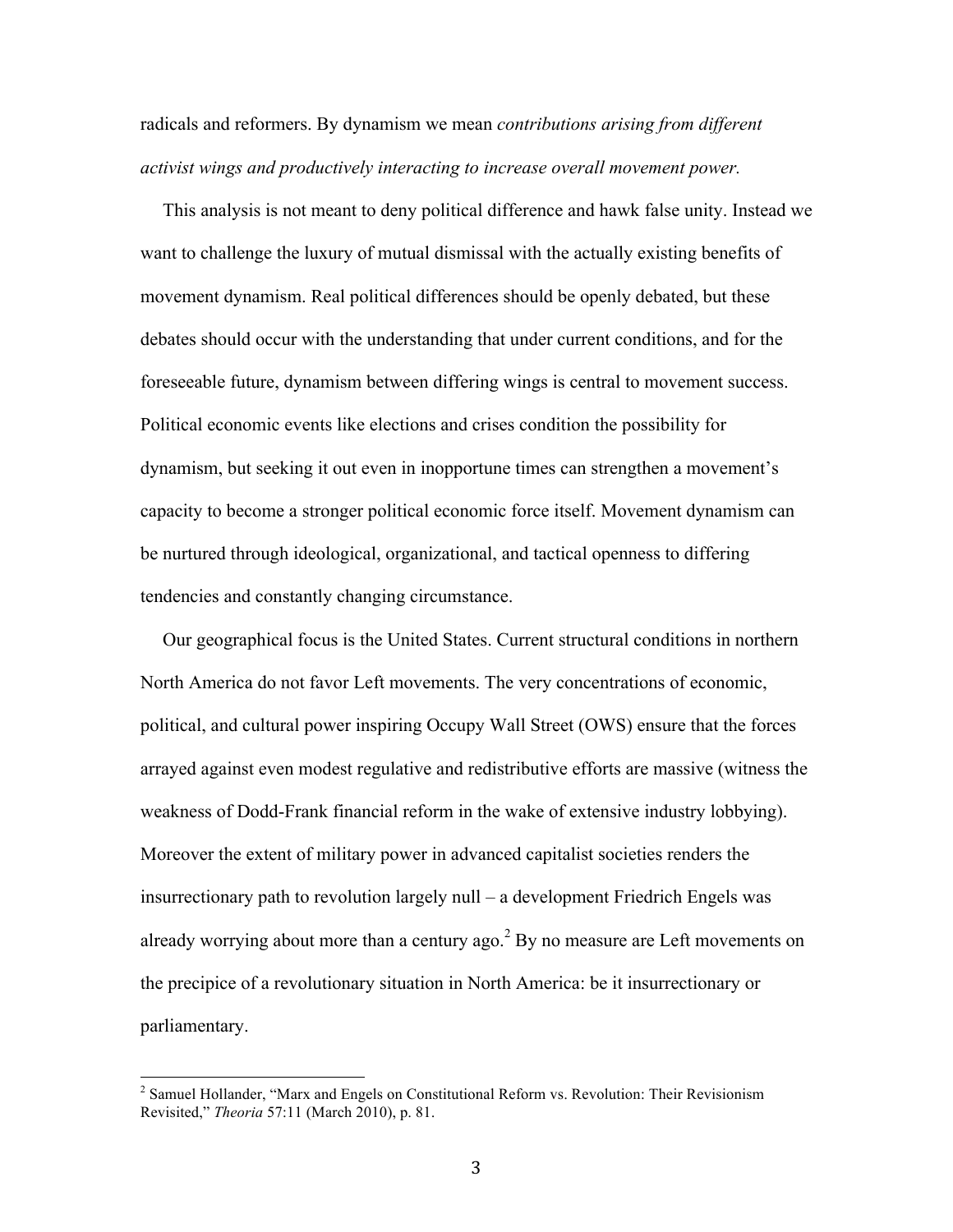In fact nobody really knows what a Left revolution in an advanced capitalist society looks like; it has never happened. Similarly game-changing reforms successfully subordinating capitalism to social values of care, solidarity, and ecological flourishing have been elusive since the advent of neoliberalism in the late 1970s. The uncertainty of transformational *and* incremental strategies in advanced capitalist societies marked by massive concentrations of power are conditions favoring social movement dynamism.<sup>3</sup> Recent Left successes in Seattle and New York can be explained by a totality of effort contributed by both reformers *and* radicals. Our ultimate claim is that the North American Left will yield greater success by becoming more self-conscious about the concrete benefits of movement dynamism. Before getting to our cases we briefly survey the existing literature on social movement dynamism. We then historicize the radical/reform debate, accounting for its contours in  $21<sup>st</sup>$  century North America.

#### *Social Movement Dynamism*

While not a primary theme in the literature, academic social movement research has contributed important insights into the relationship between differing activist wings. 4 Similarly it has helpfully accounted for how excessive differentiation or fractionalization often leads to movement decline.<sup>5</sup> Herbert Haines' work on radical flank effects is the

 $3$  Given the current lack of clarity around what constitutes a worthwhile revolution, the classic question 'Reform or Revolution?' is currently commensurate with the more general 'Reformism or Radicalism?' We use these formulations interchangeably. 4 See Sidney Tarrow's discussion of 'multiform movements' in *Power in Movement: Social Movements* 

*and Contentious Politics* (New York: Cambridge University Press, 1998), p. 103. The collective work of Sidney Tarrow, Doug McAdam, and Charles Tilley, sometimes referred to as Political Process Theory (PPT), represents a canonical consensus in the academic study of social movements. While attentive to differing tendencies within movements, this approach biases towards the efforts of reformers as will be discussed below.

<sup>5</sup> See *Power in Movement*, p. 148; and Lesley J. Wood*, Direct Action, Deliberation, and Diffusion: Collective Action after the WTO Protests in Seattle* (New York: Cambridge University Press, 2012), p. 24.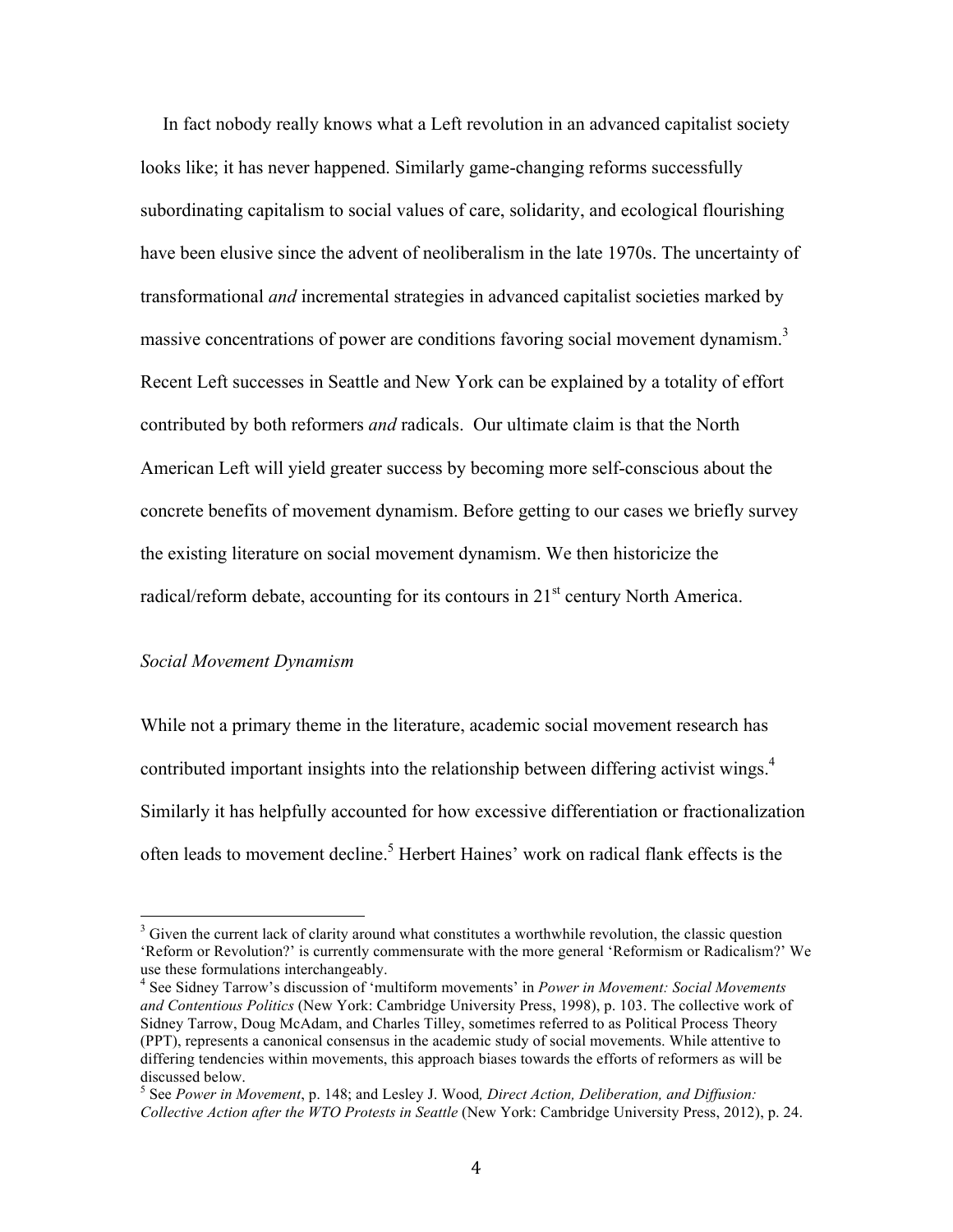most sustained account of internal differences producing effective synergy in the social movement literature. <sup>6</sup> For Haines radicals can both help or hinder more moderate movement organizations, creating either positive or negative radical flank effects. "Radical flank effects," he writes, "are patterns of gains or losses, successes or failures experienced by moderate organizations which can be directly attributed to the activities of more radical organizations or groups."<sup>7</sup> Haines' work focused on the US civil rights movement, but since most movements involve political differentiation, it has broad applicability.

Some of the ways radicals can benefit moderates include increasing issue awareness using attention-grabbing tactics. Similarly radicals, by pursuing a maximal agenda, can render demands made by moderates appear especially reasonable. The ultimate radical flank effect is the generation of political crisis through some version of direct action, a crisis enabling moderates to broker a compromise that furthers otherwise stalled goals. Speaking to the respective niches of differing wings Haines notes how "radicals specialize in generating crises which elites must deal with, while moderates specialize in offering relatively unthreatening avenues for escape."<sup>8</sup>

While negative radical flank effects like alienating potential movement supporters through controversial tactics are also possible, Haines found radicals to ultimately benefit moderates in the US civil rights movement.<sup>9</sup> Haines' account of radicalism's importance

 <sup>6</sup> See Herbert Haines, *Black Radicals and the Civil Rights Mainstream*, 1954-1970 (Knoxville: University of Tennessee Press, 1988). While influenced by Political Process Theory, primarily the work of Doug McAdam, Haines' sustained accounting of radical contributions to larger social change processes distinguishes his work in the field. This said Haines is primarily interested in how radicals affect the success or failure of more moderate groups. In this regard he shares an ultimate focus on reform efforts with political process theorists.

<sup>&</sup>lt;sup>7</sup> Black Radicals and the Civil Rights Mainstream, p. 10.<br><sup>8</sup> Ibid., 184.

<sup>9</sup> Ibid., 172.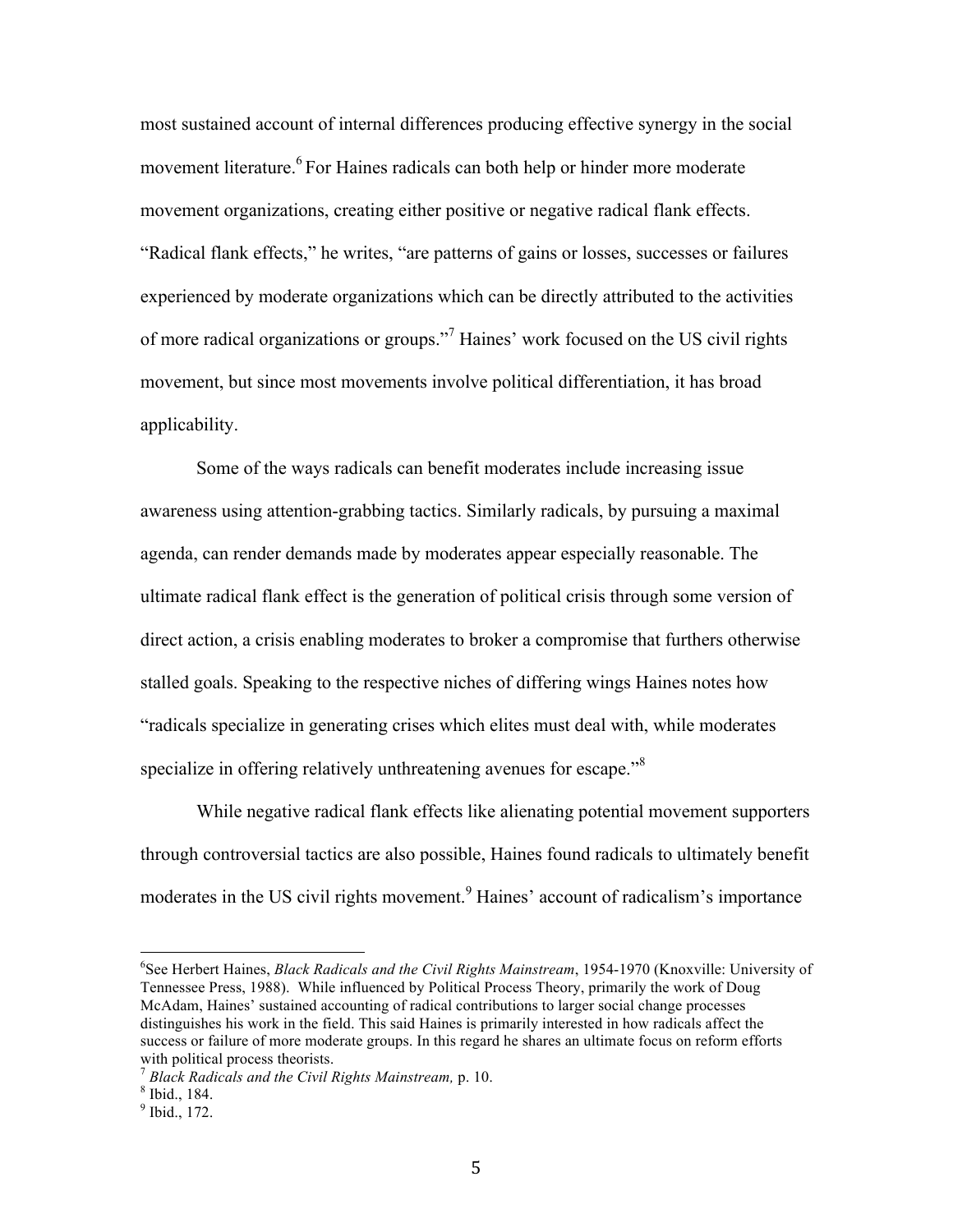in social change processes has multiple applications in the cases of Seattle 99 and Occupy. But a significant problem with his approach is its bias towards reformers as the political center of movements. This bias is common in academic social movement literature. According to Kathleen Fitzgerald and Diane Rogers:

The study of social movement organizations (SMOs) has generally been approached from the reform perspective that predominates within the social movement theoretical literature…When researchers have acknowledged SMOs as radical, they have tended to view them as contributing to the success of more moderate SMOs rather than analyzing RSMOs on their own terms.<sup>10</sup>

The academic literature's bias towards reform efforts is not without reason. Reform currents are generally majoritarian within movements and have historically been more intelligible to popular publics – a longstanding tendency Lenin named 'trade union consciousness' in *What is To Be Done*. Moreover radical demands or visions are rarely actualized within the lifespan of those who articulate them. When lasting social change emerges from movements it typically appears most clearly as reform initiatives (wage increases, supportive legislation etc.). But while intelligible, the bias towards reform currents in the social movement literature has obfuscated the inherent value of radicalism, and the benefit of dynamic exchange between differing wings (not simply radicals helping moderates, but moderates also contributing to radical aims).

The analytic limits of the academic literature's reform bias are especially apparent in the two cases unpacked below. In each case radicals – mainly anarchists – played

<sup>&</sup>lt;sup>10</sup> Kathleen J. Fitzgerald and Diane M. Rodgers, "Radical Social Movement Organizations: A Theoretical Model," *The Sociological Quarterly*, 41:4 (2000), pp. 573-574.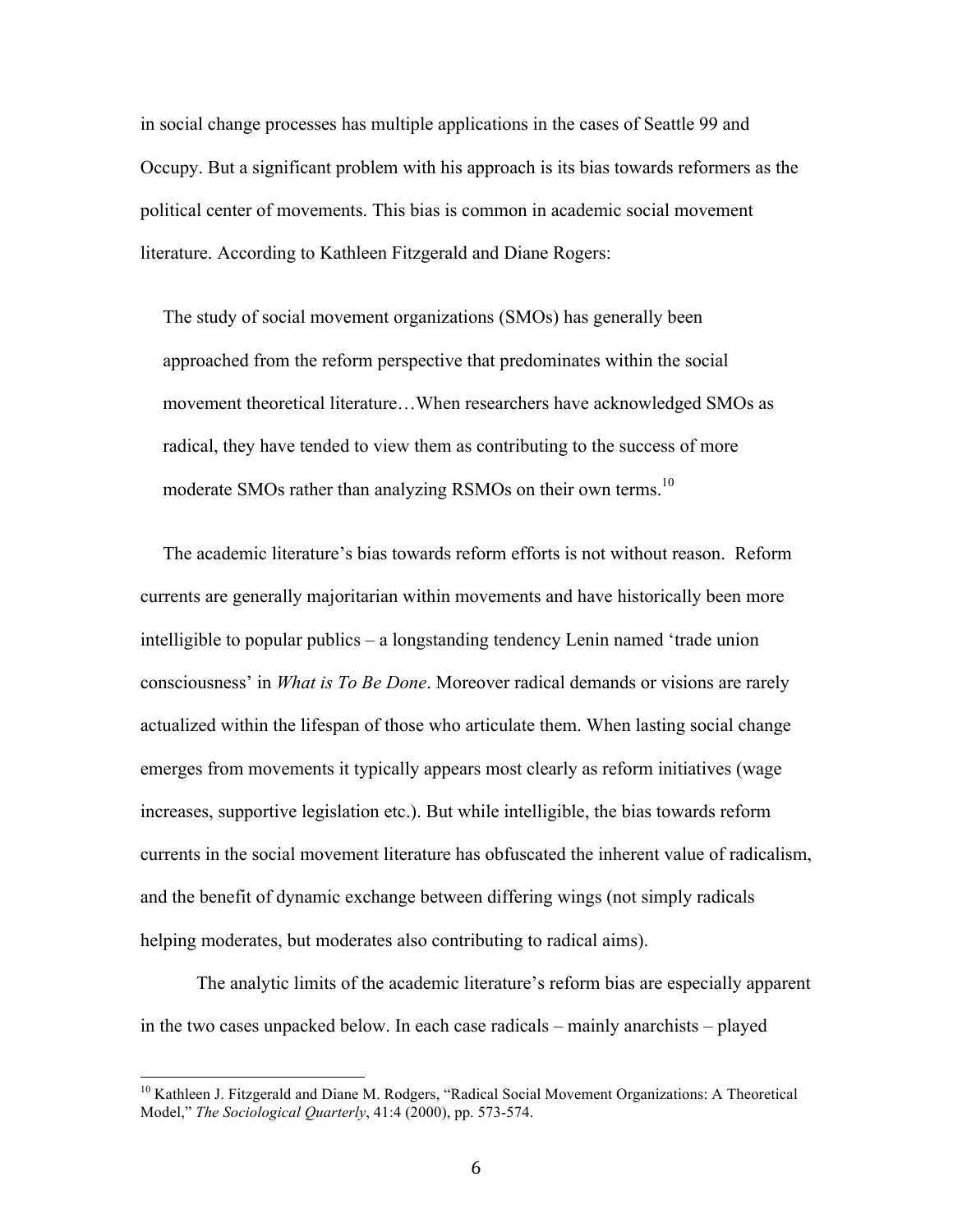*central* roles, and their actions created opportunities for reformers but also for other radicals. Given the leading roles radicals played in each mobilization it makes just as much sense to speak of 'moderate flank effects' when accounting for how differing wings helped and hindered each other.

It is analytically and politically important to conceptualize radicals as more than subsidiary helpers in social change processes. While they generally form numerical minorities their political commitment and willingness to assume risk multiplies their impact. Moreover radicals can sometimes resonate *more* with popular publics than reformers. Che Guevara, for instance, still communicates a romance, excitement, and nobility that tireless reformers like Ralph Nader do not (Nader t-shirts are available, but less popular than those graced with Che's now iconic image). The culturally attractive power of principled audaciousness was apparent during Occupy's swift ascent as will be discussed below. Always assuming that radical tactics and ideas will lack popular support is analytically and politically limiting.

One of radicalism's central contributions to social change efforts is its ideological focus on the root drivers of grievance. Without an effective analysis of causation (one open to complexity and uncertainty), strategies for addressing injustice will always be limited. Writing in his recent book *The Rebirth of Environmentalism*, Doug Bevington notes how:

[T]he word 'radical' is derived from the Latin word for root ('radix') and in a social change context it originally connoted going to the root of the problem. This definition raises a key question – why wouldn't all social change groups strive to

7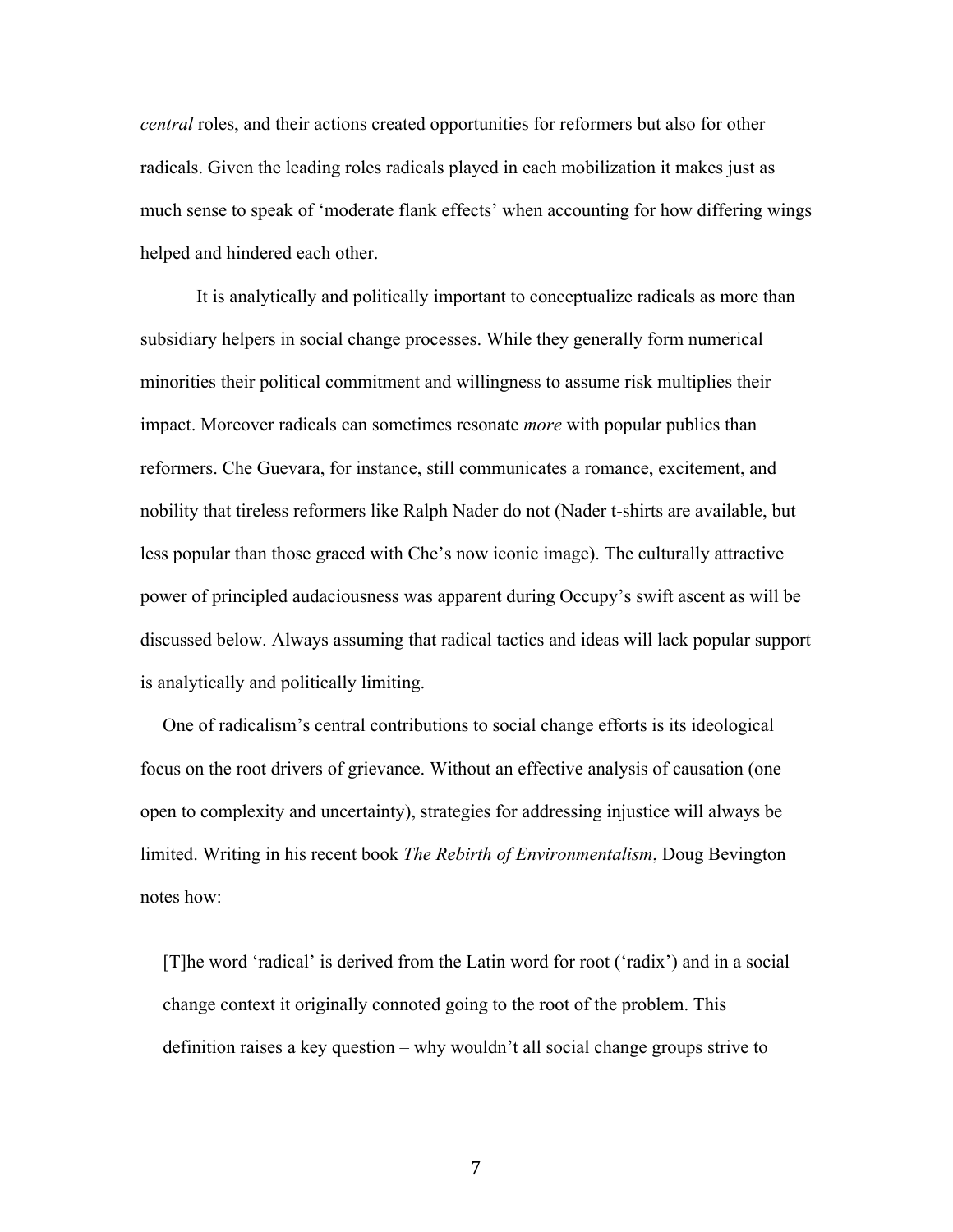be radical? If a group is not seeking to address the root of a problem, then it must somehow be constrained from doing so. $^{11}$ 

It is precisely this lack of constraint, or perceived lack of constraint, that frees radicals up to audaciously experiment ideologically, organizationally, and tactically. These experimentations can benefit radicals and reformers alike by accelerating ideational and organizational innovation within movements. Moreover, the insistence on *systemic*  change that distinguishes radicals from reformers plays an important anchoring role. As conservative Bruce Bartlett recently argued in the *Fiscal Times*: "The disappearance of socialism as a viable political philosophy deprived liberals of their ideological anchor, causing liberalism itself to drift rightward with the tide."<sup>12</sup> Without a radical program able to generate popular excitement and demonstrate results, reform efforts remain reactive and patchwork. While serving as an anchor for reformers, radicalism's focus on root causes also helps accelerate overall progress towards systemic change.

The theoretical social movement literature's reform bias has limited its capacity to account for movement dynamism. A growing body of research rooted in radical Left tendencies better accounts for radicalism's value, and how it can articulate with reform efforts in  $21<sup>st</sup>$  century social movements.<sup>13</sup> There is no sustained account, however, in either the canonical or critical social movement literatures, of how relations between different tendencies impacted success and failure during the Battle of Seattle and Occupy

<sup>&</sup>lt;sup>11</sup> Douglas Bevington, *The Rebirth of Environmentalism: Grassroots Activism from the Spotted Owl to the* 

*Polar Bear* (Washington: Island Press, 2009), p. 245.<br><sup>12</sup> Bruce Bartlett, "How Democrats Become Liberal Republicans," *The Fiscal Times*, (December 21<sup>st</sup>, 2012). < http://www.thefiscaltimes.com/Columns/2012/12/21/How-Democrats-Became-Liberal-Republicans.aspx#page1>.<br><sup>13</sup> See Leo Panitch, *Renewing Socialism* (Pontypool: Merlin Press, 2008); Robin Hahnel, "Fighting For

Reforms Without Becoming Reformist," *Znet* (March 25, 2005),

 $\langle$ http://www.zcommunications.org/fighting-for-reforms-without-becoming-reformist-by-robin-hahnel>; and Chris Dixon, *Against and Beyond* (University of California Press, forthcoming).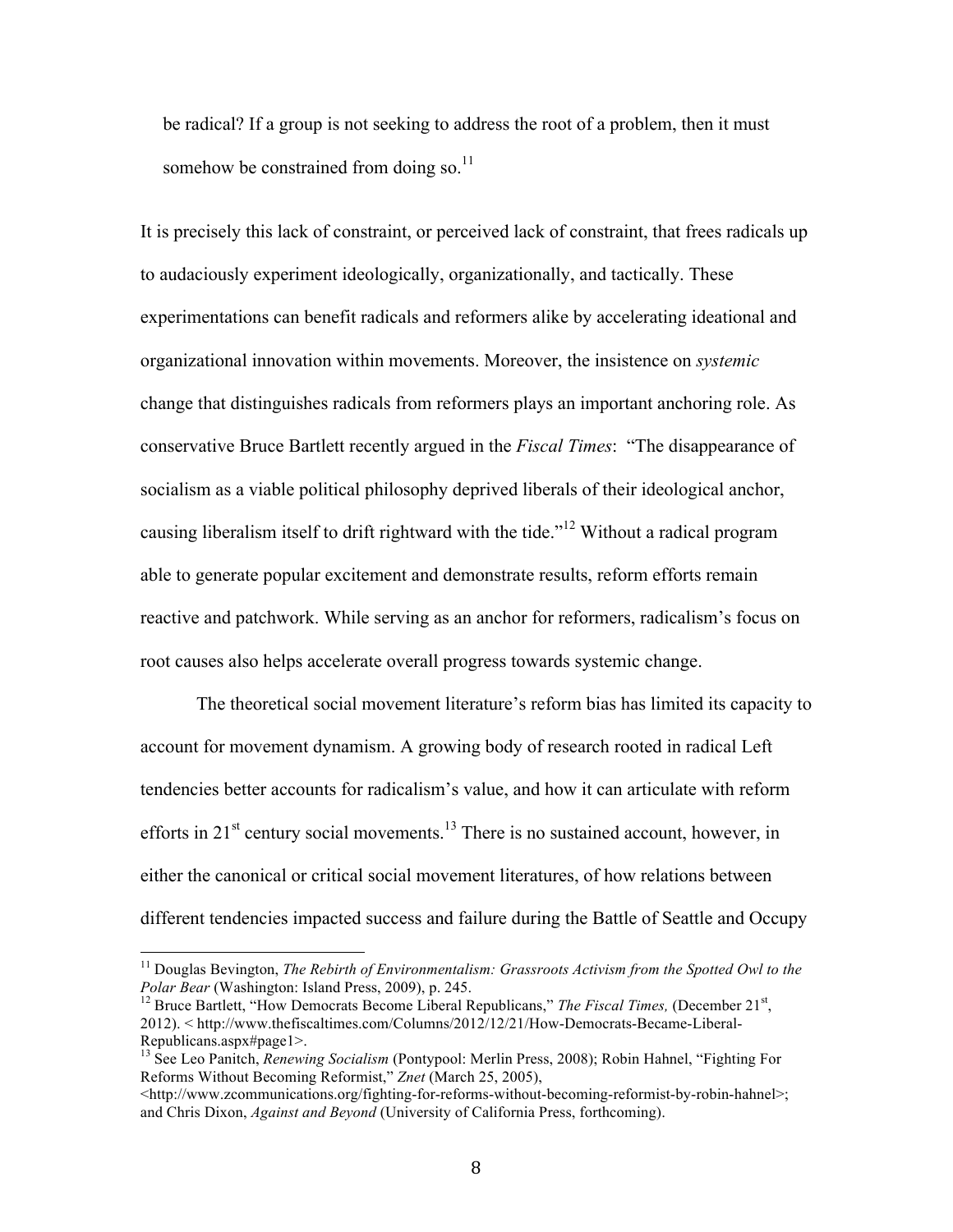Wall Street – two of the Left's most impactful mobilizations in the past fifteen years. These cases help demonstrate how Left dynamism is central to political success in the current conjuncture, and deserves more attention from social movement analysts and activists alike. Before telling the stories of Seattle and OWS we briefly turn to the changing meaning of the reform/radicalism binary today.

## *Reform or Radicalism in 21st Century North America*

A key factor that has changed the reform/revolution debate in the  $21<sup>st</sup>$  century is the failure of communist revolutions – from Russia to China – to deliver on their promises of equity, justice, and freedom. The ultimate failure of Soviet communism has changed the contours of radical politics today. For one there is no consensus on what the positive content of radical systemic change should be. This reality should caution more ideological openness to differing tendencies than it often does.

Another effect of Soviet communism's failure is anarchism's accelerated influence on the Left. According to Bill Fletcher:

Anarchists have reemerged as a potent force on the Left particularly in the aftermath of the collapse of the Soviet bloc. Their critique of actually existing socialism…is frequently persuasive…And they have become very active forces in the global justice movement, environmental movements, and certainly in the Occupy movement.<sup>14</sup>

<sup>&</sup>lt;sup>14</sup> Bill Fletcher, "Marxism, the 21<sup>st</sup> Century and Social Transformation (Part 3)," *Organizing Upgrade* (2012). < http://www.organizingupgrade.com/index.php/component/k2/itemlist/category/37-bill-fletcher>.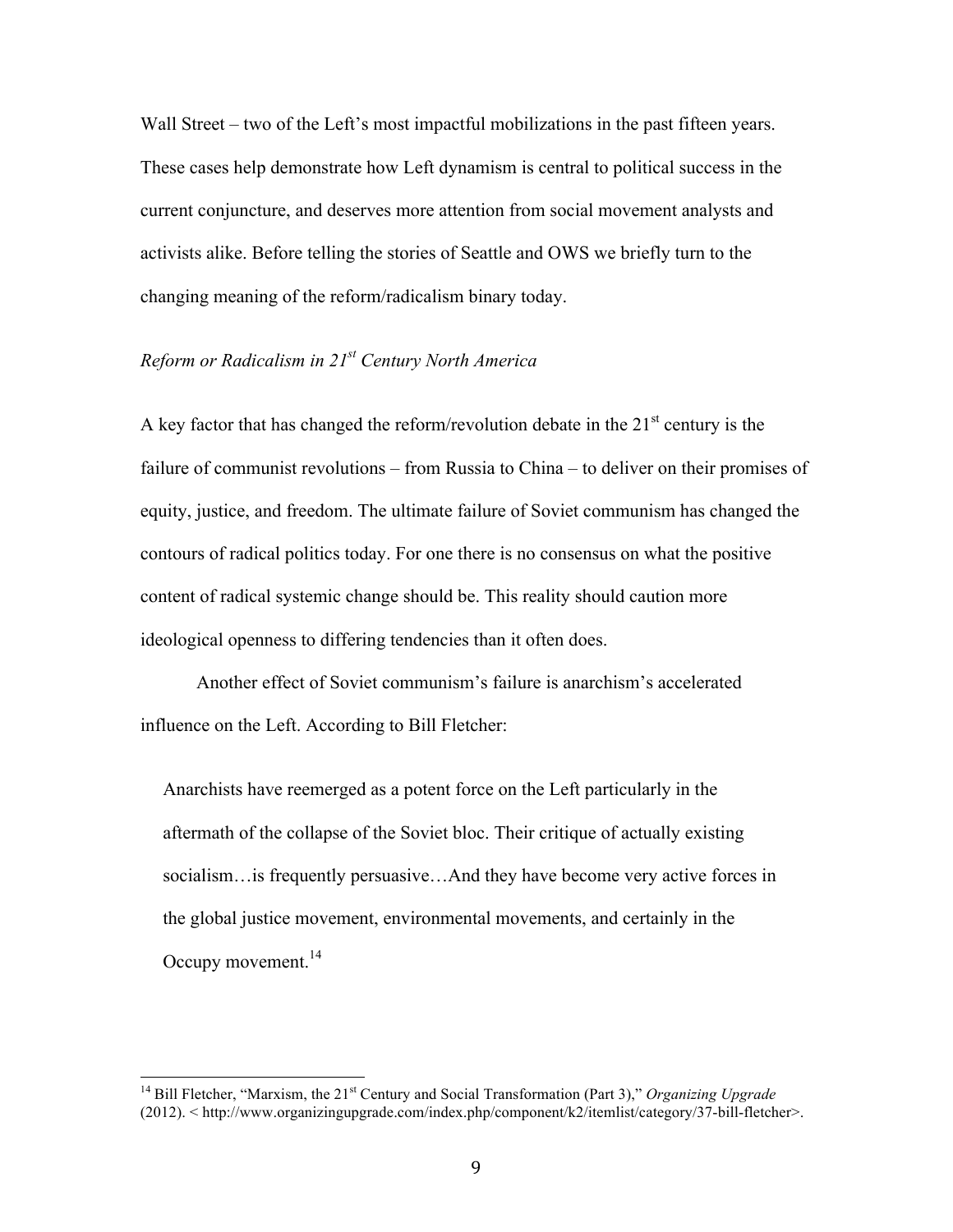Contemporary anarchists share a commitment to systemic transformation with radicals from other Left tendencies. But there is considerable debate over the precise shape of the required transformations, and the strategies and organizational forms needed to achieve them. Anarchists, for example, are not only opposed to the state-form, but are also weary of formal organizations like unions and NGOs marked by hierarchy or 'verticality.' While contemporary Marxists share with anarchists an interest in systemic change, they often have more in common with social democratic reformers interested in harnessing state power and vertical organizational forms to affect change.<sup>15</sup> Likewise Autonomist Marxists, who form an increasingly influential tendency among North American radicals, often have more in common with anarchists than Marxists and Social Democrat reformers committed to harnessing state power.<sup>16</sup>

Given the increased influence of anarchism and autonomism, engagement with the state has become a key dividing line for contemporary radicals and reformers. Again, the anti-state position does not monopolize the radical pole – many Marxists still see the state as crucial vehicle – but it does currently enjoy wide support among radicals. Nick Dyer-Witheford nicely narrates contemporary divisions on the Left when he notes how:

The movement of movements has been tacitly split between autonomist and anarchist groups, with strong anti-statist perspectives, and socialist and social democratic movements, committed to governmental planning and welfare

<sup>&</sup>lt;sup>15</sup> See Bhaskar Sunkara and Peter Frase, "The Welfare State of America: A manifesto on building social democracy in the age of austerity," *In These Times* (October 22nd, 2012).

<sup>&</sup>lt;http://www.inthesetimes.com/article/13998/the\_welfare\_state\_of\_america/>. <sup>16</sup> While many autonomists share a basic politics with anarchists, they emerge from different traditions, with the former rooted in a reformulated Marxism. See John Holloway, *Crack Capitalism*, (London: Pluto Press, 2010). See also Kevin Young and Michael Schwartz, "Can prefigurative politics prevail? The implications for movement strategy in John Holloway's *Crack Capitalism*," *Journal of Classical Sociology* 12:220 (2012).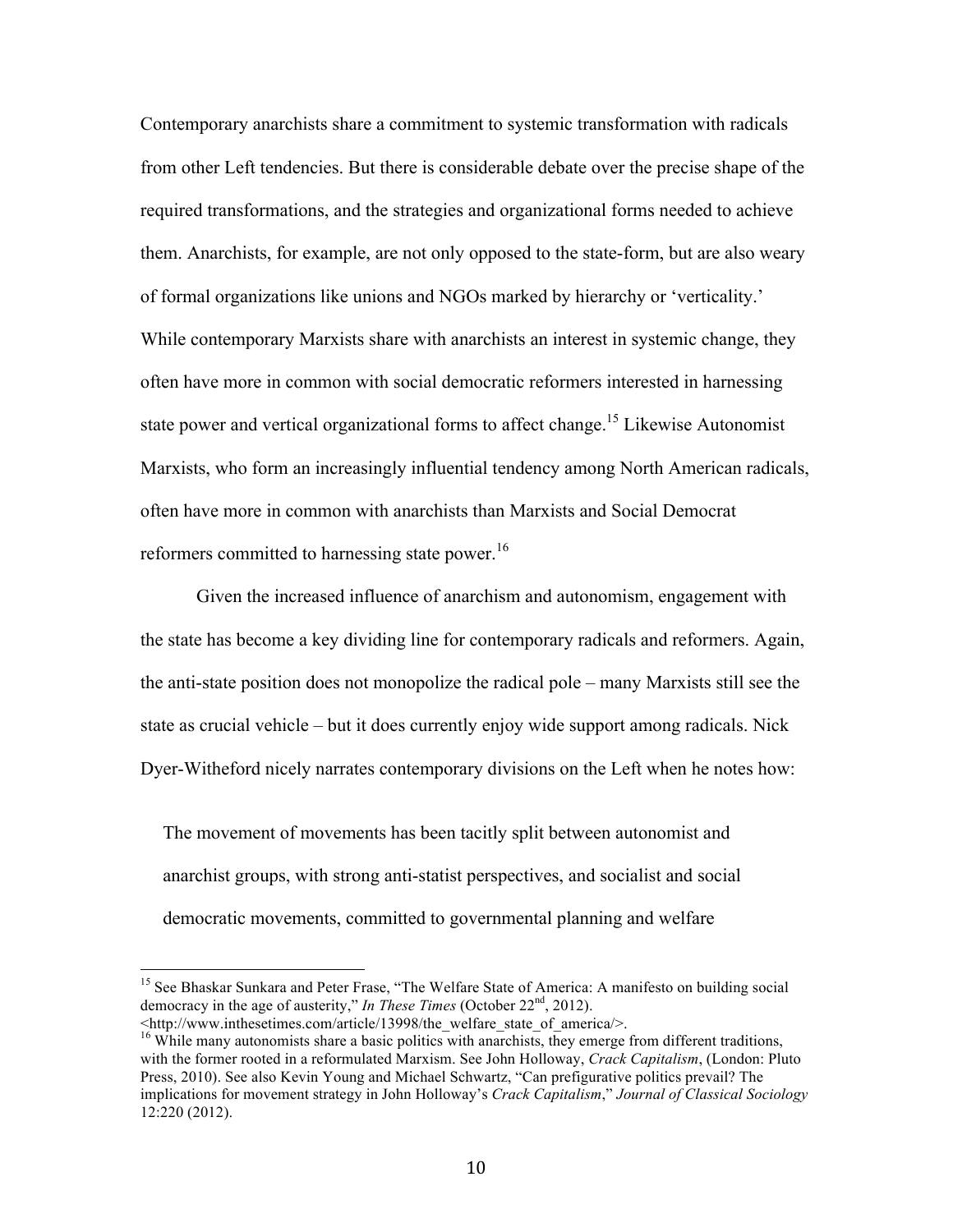functions. Rather than repressing this tension, or replaying it *ad infinitum*, it may be both more interesting for both sides and closer to the real practice of many activists to think about the potential interplay of these two poles. $17$ 

Our argument supports Dyer-Witheford's claim that real activist practice challenges simplistic divisions even when activists themselves often remain attached to them as a way of shoring up desired identities (as the below analysis reveals). Given the popularity anarchism and autonomism enjoys among contemporary radicals, the division Dyer-Witheford names can be grafted onto the radical/reform binary, but only very roughly so. Indeed a central purpose of this section has been to demonstrate that contemporary reality bucks any simplified applications of the radical/reform binary.

Our aim in this analysis is to demonstrate how concrete political practice in the contemporary conjuncture challenges the radical/reform divide and demands a more complex accounting of how different tendencies dynamically combine to yield political victories (even when the differing parties themselves are not aware of each other's contributions). Our argument is that the distinction between systemic transformation (radicalism) and systemic repair (reform) softens in the heat of political struggle even as important political differences remain. We now turn to two recent cases demonstrating the benefits of movement dynamism and the limits of excessive differentiation.

#### *The Battle of Seattle*

The WTO's third ministerial meeting in Seattle served as a lightening rod for frustrations with neoliberal capitalism that had been accumulating through the  $1990s$ .<sup>18</sup> By 1999

 <sup>17</sup> Nick Dyer-Witheford, "Commonism," in Turbulence Collective (eds.), *What Would It Mean to Win*, (Oakland: PM Press, 2010). P. 111.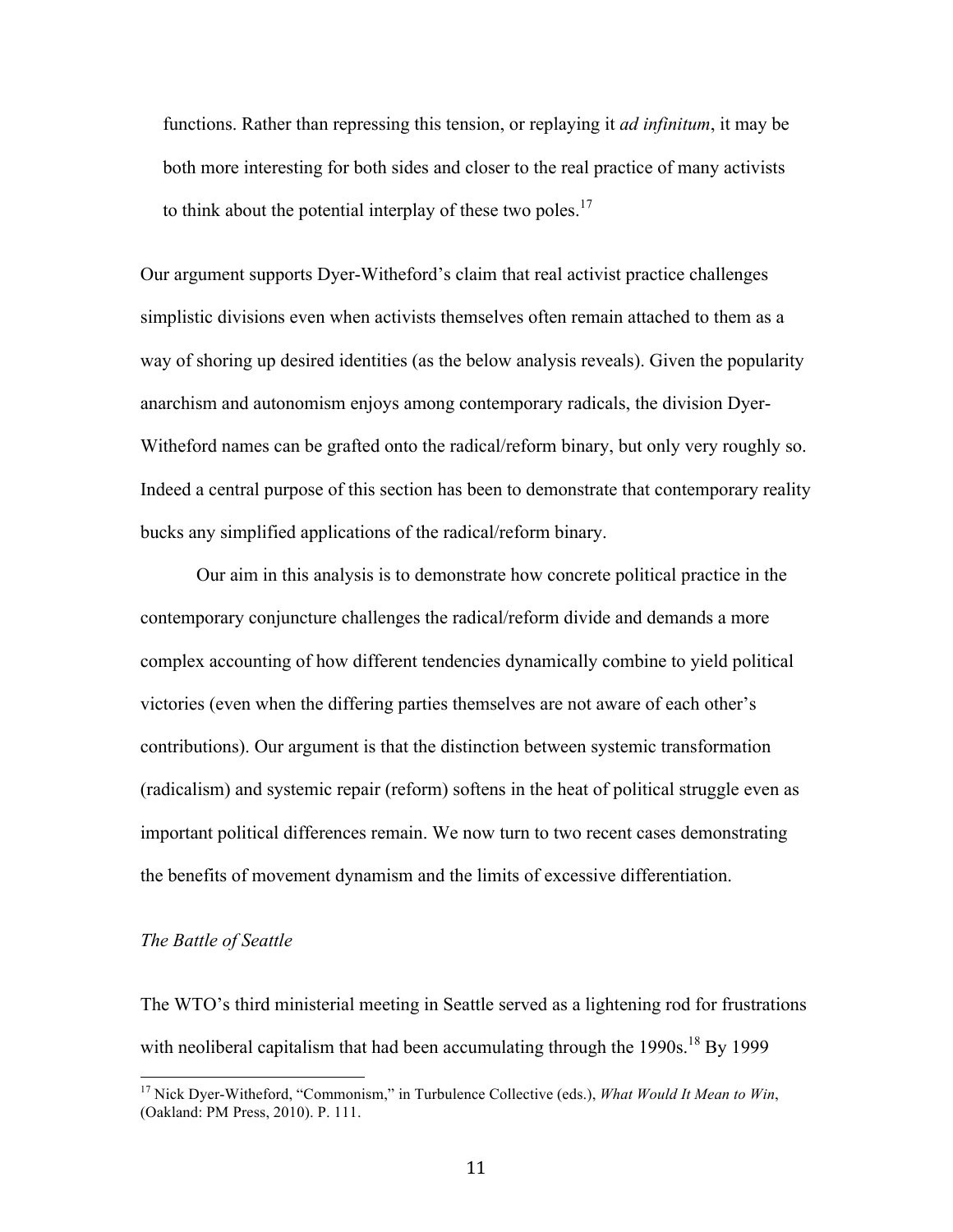almost the entire Left infrastructure in North America was directed towards Seattle. Pick an organization – The Sierra Club, Greenpeace, Council of Canadians, the AFL-CIO – and it was focusing its energies on coming protests in Seattle. There were, however, differences in organization. While the massive street marches were organized by the large organizations like the AFL-CIO, it was more grassroots groups that planned the civil disobedience – the actual blocking of delegates from the Convention Center. The planned blockage was coordinated by the Direct Action Network which included activists from the Ruckus Society, Rainforest Action Network, Food Not Bombs, Global Exchange, Earth First!, and Jobs with Justice.<sup>19</sup>

While there were disagreements between groups focused more on public awareness, sanctioned marches, and lobbying, and those on direct action to block the proceedings, the tensions were not pitched. In fact dockworkers from San Diego to Vancouver staged a solidarity work stoppage from 10:00 AM until 1:00 PM on the first day of protest – direct action *par excellence*. "In Seattle," reflected Barbara Epstein after the protests, "relations among trade unionists, environmentalists and direct actionists seem to have been governed by a spirit of respect and mutual support that I do not remember from the sixties."<sup>20</sup> And as Epstein reports, this spirit of respect extended beyond tactical questions onto ideological terrain:

<sup>&</sup>lt;sup>18</sup> For helpful accounts of Seattle's pre-history see Chris Dixon, "Five Days in Seattle: A View from the Ground," in David Solnit and Rebecca Solnit (eds.), *The Battle of the Story of the Battle of Seattle*, (Oakland: AK Press, 2009); and James O'Connor, "On Populism and the antiglobalization movement," in Eddie Yuen, Daniel Burton-Rose and George Katsiaficas (eds.), *Confronting Capitalism: Dispatches from a Global Movement*, (Brooklyn: Soft Skull Press, 2004), p. 187.<br><sup>19</sup> The typical head count for Seattle is 50 000. Alexander Cockburn and Jeffrey St. Clair count the direct

action contingent at 2000. See *5 Days That Shook the World: Seattle and Beyond* (New York: Verso, 2000), p. 32.

<sup>20</sup> Barbara Epstein, "Not your parent's protest," in Eddie Yuen, Daniel Burton-Rose and George Katsiaficas (eds.), *The Battle of Seattle: The New Challenges to Capitalist Globalization* (Brooklyn: Soft Skull, 2002), p. 55.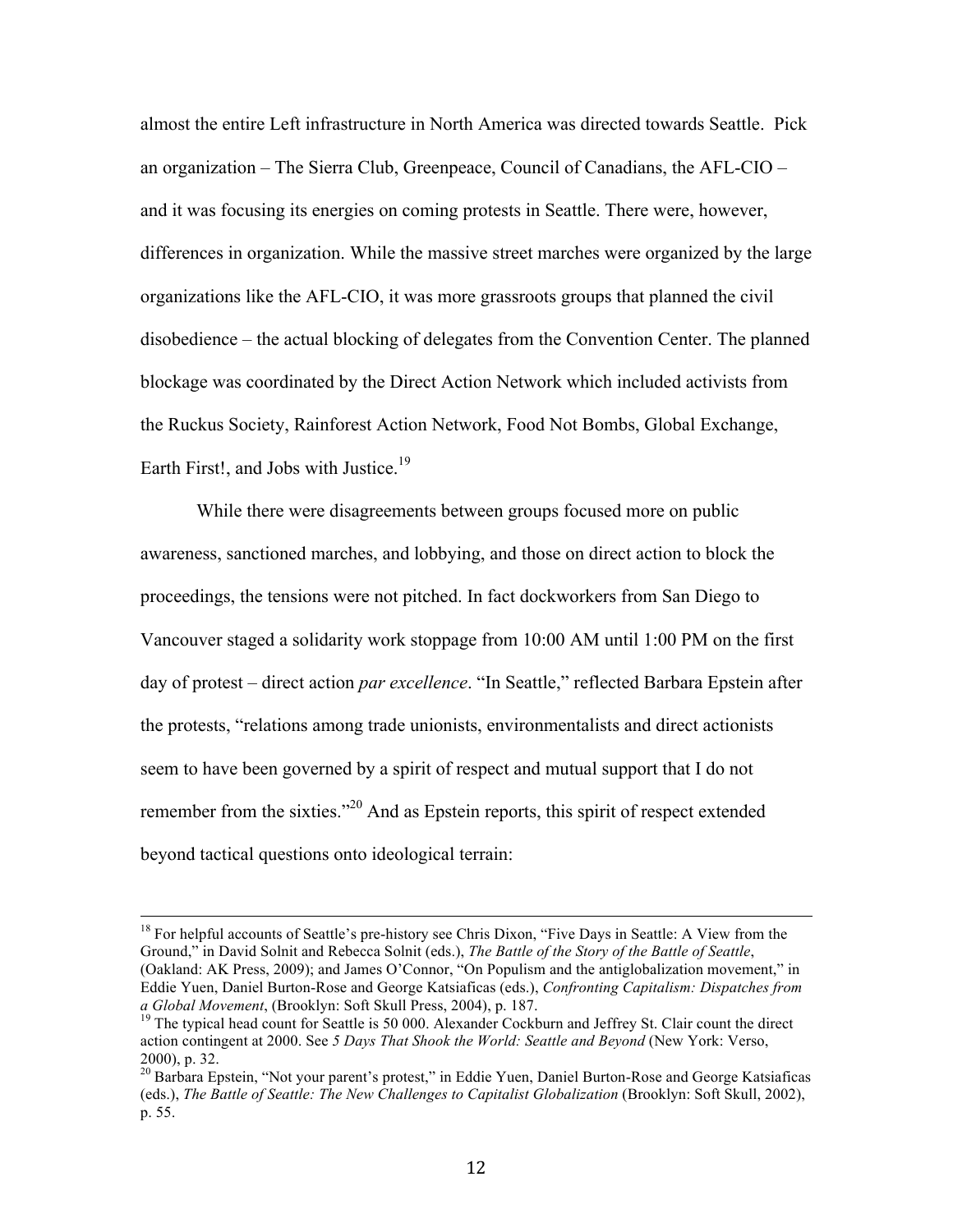The differences in Seattle over what should be done with the WTO and, by implication, the global corporations were friendly and fluid. Many of the people whom I talked with, from labor, mainstream environmental movements, and the direct action movement, agreed that no one has the answer to the question of how the global economy should be reorganized, and discussion of these issues should continue. $21$ 

Epstein is describing a broad-based social movement sensitive to political context *and* more radical possibility, one open to both incremental and more transformative agendas. This was the global justice movement at its most dangerous.<sup>22</sup>

Given the impressive solidarity filling Seattle's streets, how is it possible that in the months following November more hardened divisions would replace the dynamic sensibility Epstein documents? The denouncements would reach their apex when in an article entitled "Seattle '99: Wedding Party of the Left and Right?" Dutch activists Eric Krebbers and Merijn Schoenmaker argued that "after reading their articles and books it becomes very clear: the IFG [International Forum on Globalization] is politically right wing and very conservative."<sup>23</sup> The IFG includes activist intellectuals Maude Barlow,

<sup>&</sup>lt;sup>21</sup> Ibid., 54. **22** Earlier movement precedents for this fluid sensibility include Judi Bari and Earth First's efforts to build concrete links in the Pacific Northwest between radical environmentalists and loggers, and also Bari's insistence on seeing continuities between direct action and the ballot box. From the other coast came the influence of New York's AIDS activist group ACT UP. They used militant and creative direct action to further their demands, but were also highly attuned to strategic considerations and messaging. As L.A. Kauffman explains: "ACT UP wanted -- *needed* – results, the sooner the better; it had no patience for the kind of radical purism that dismisses actual accomplishments as mere reformism." See "A short history of radical renewal," in Benjamin Shepard and Ronald Hayduk (eds.), *From ACT UP to the WTO: Urban Protest and Community Building in the Era of Globalization* (New York: Verso, 2002), p. 38.<br><sup>23</sup> Eric Krebbers and Merijn Schoenmaker, "Seattle '99: Wedding Party of the left

and right?" in *The Battle of Seattle,* p. 197.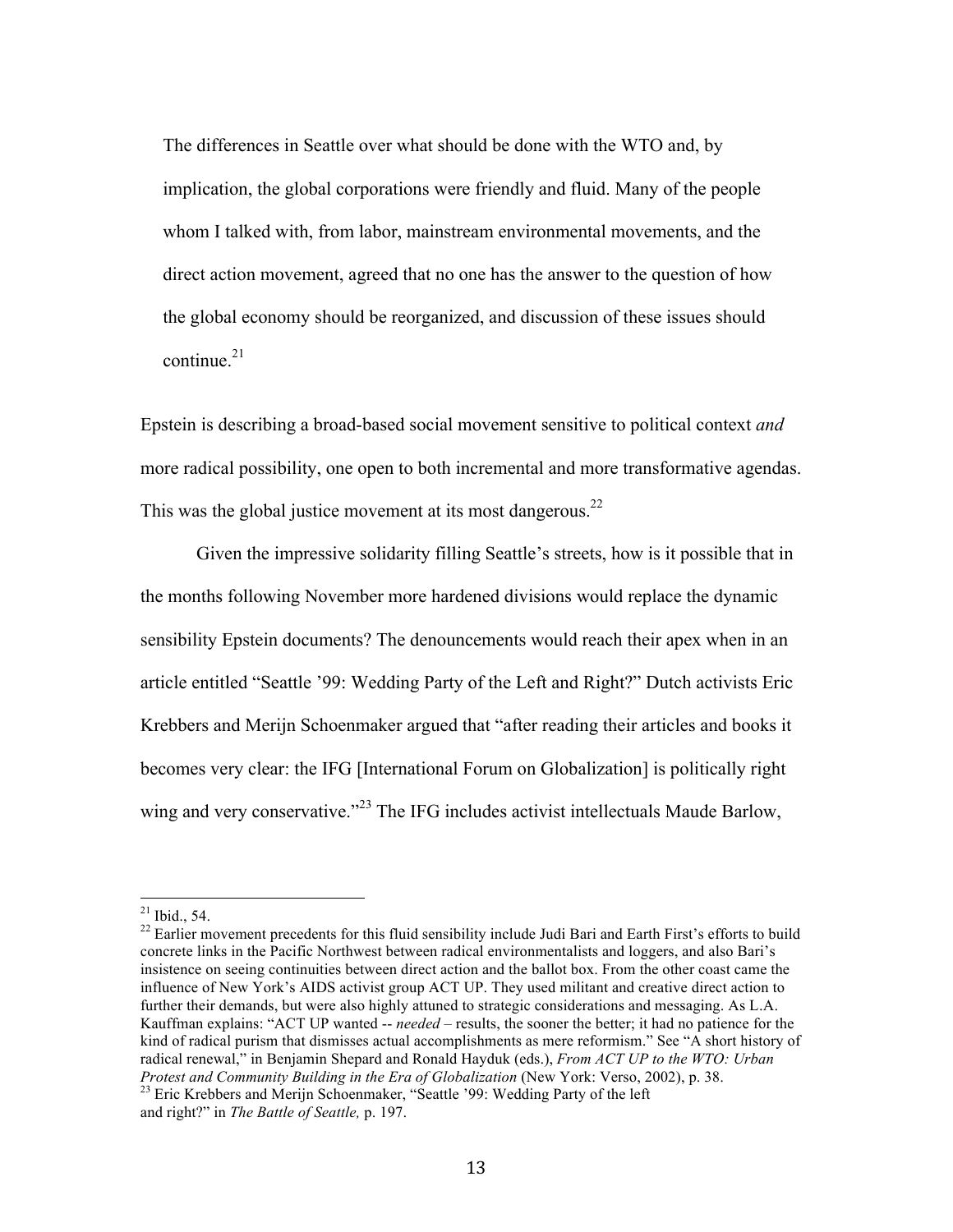Walden Bello, and Vandana Shiva as board members; it is hardly a hotbed for conservatism.

How could the apparent solidarity of Seattle have dissolved into division so quickly? An easy explanation is that differences over tactics – mainly property destruction – caused a rift when a handful of protestors, operating a few blocks away from the coordinated direct action, smashed the windows of carefully targeted corporations thus throwing the movement into a fractious debate over 'violence.' This is partly true, but misses that before, during, and even after the protests, organizers from *all*  the aforementioned organizations agreed the protests would not include property destruction.<sup>24</sup> How could a few unaligned protestors breaking a larger agreement have caused such a movement-wide rift?

Enter the black bloc. The Seattle black bloc was a small group of mostly young people frustrated not only with social change traditions emphasizing violence but also non-violence.<sup>25</sup> They worried that being symbolically arrested – and likely beaten – by police was disempowering and of little political value. As one communiqué poetically put it: "Let's not train the thousands of people who gather in Seattle to do no more than be herded by the police, hold signs, and offer themselves up as sacrificial lock-down lambs. I'm not advocating a riot. The ground between violence and pacifism is wide, much larger than the ivory tower of either. Meet me there.<sup> $26$ </sup> It is important to note the black bloc is more tactic than organization. And the actual tactics deployed depend on participants. They can be generalized, however, as a non-deferential attitude towards

<sup>&</sup>lt;sup>24</sup> Chris Dixon, "Five Days in Seattle," p. 92.<br><sup>25</sup> Jeffrey St. Clair numbered the black bloc at fifty. See 5 Days That Shook the World, p. 29.<br><sup>26</sup> See L.A. Kauffman, "Who are those masked anarchists?" in The Battle of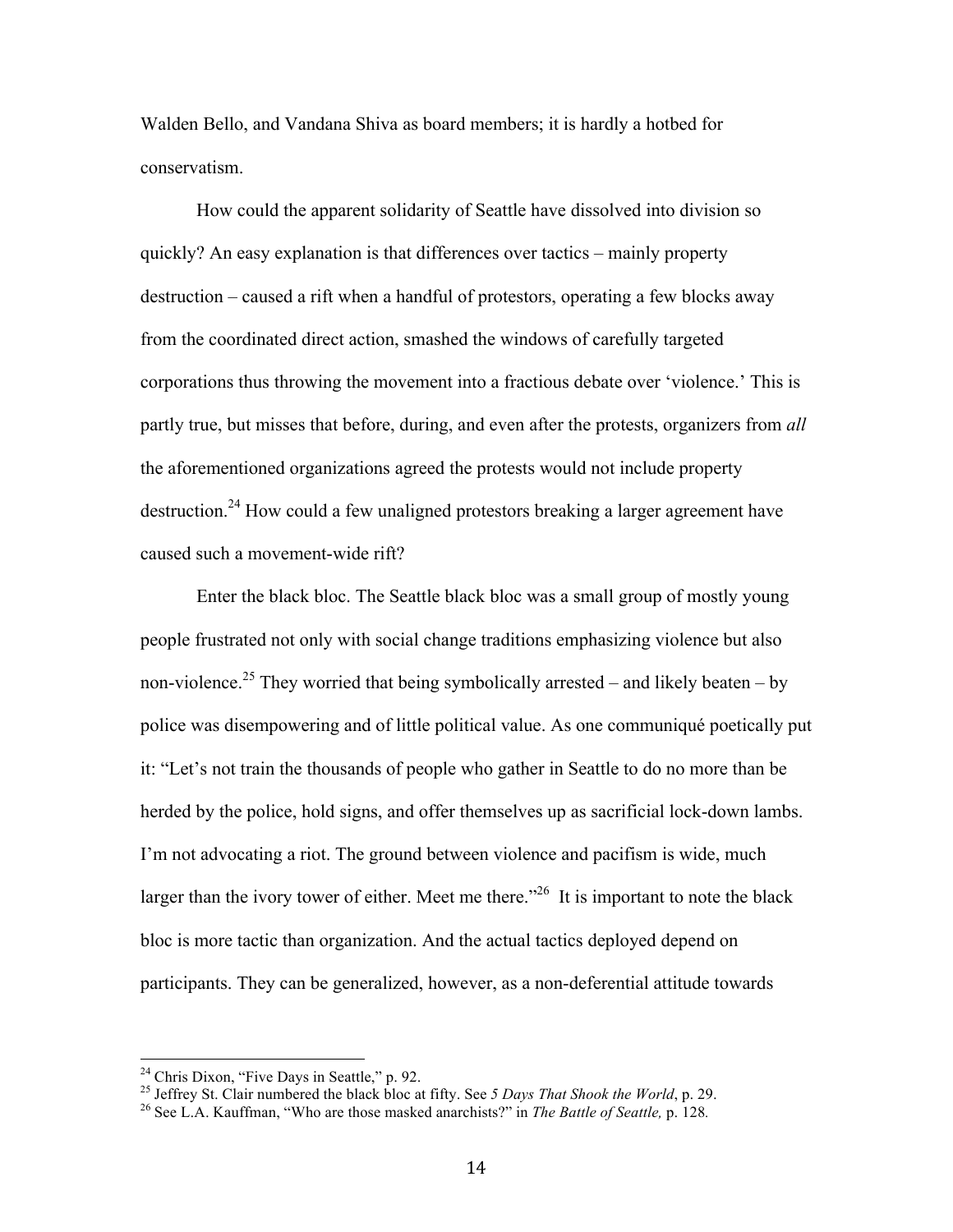property and those empowered to protect it: The police. Corporations targeted in Seattle included Starbucks, Banana Republic, and Nike.

As noted the black bloc's actions were roundly condemned by all major players from the Direct Action Network to the Citizens Trade Campaign. The painful problem for radicals, however, was the form many of these condemnations took. In the context of overwhelming police violence, violence beginning two hours before the first window broke, key progressives chose arrest warrants as their mode of criticism. Medea Benjamin of Global Exchange, Lori Wallach of Public Citizen, and later Maude Barlow of the Council of Canadians all independently named prison the proper place for the black bloc. The highest profile denouncement was Medea Benjamin, quoted in the *New York Times,* lamenting that "these anarchists should have been arrested."<sup>27</sup> The effects of these progressive-issue warrants were sweeping. Benjamin, Wallach and Barlow's embrace of police power raised black flags for many who organized alongside them in preparation for the protests. Why side with the police who were visiting violence on peaceful protestors, who visited daily violence in communities of color across the US, and embodied many of the injustices inspiring the movement? For many radicals this progressive infatuation with authority betrayed suspect political commitments and allegiances. More simply it highlighted and hardened basic political differences between Leftists who see the state as a vehicle for redress, and radicals who see it as a driver of injustice.

Benjamin, Wallach, and Barlow's invocation of police power to criticize the black bloc was a political mistake. It was perfectly possible to publicly criticize property

 <sup>27</sup> Timothy Egan, "Talks and turmoil: the violence; black masks lead to pointed fingers in Seattle," *New York Times* (December 2<sup>nd</sup>, 1999).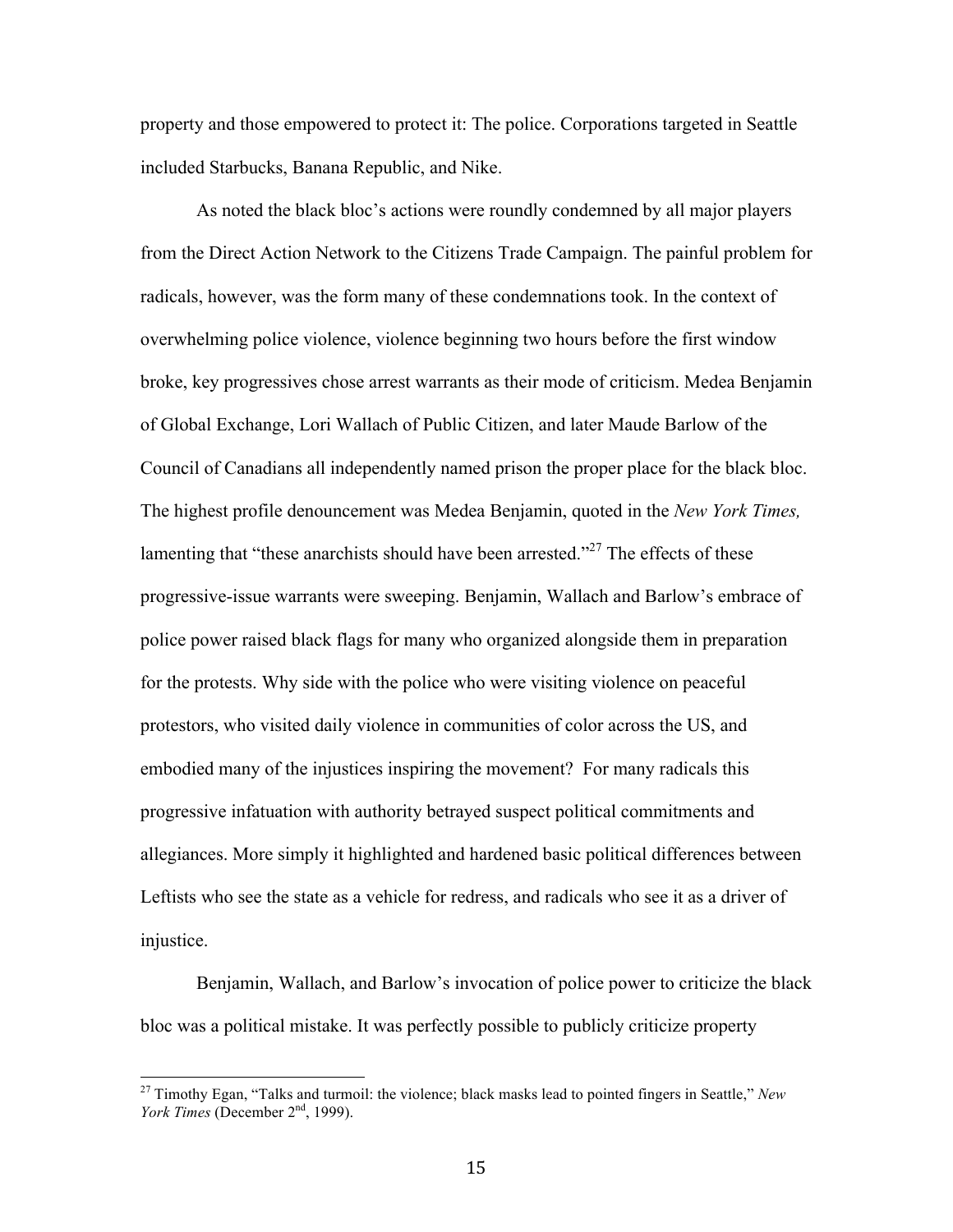destruction while condemning police violence in the same breath. The line could have been: 'We don't think the smashing of windows is going to help anybody suffering from the effects of neoliberal economic policy, but let's talk about the real violence we're witnessing today: the Seattle police pepper-spraying and beating peaceful protestors.' This framing would have distanced the 50, 000 strong from the black bloc, consistent with action agreement emphasizing strategic non-violence, while forging solidarity between the weary direct actionists and those who protested the WTO in other ways. In other words, it would have maintained and possibly strengthened the powerful coalition that carried the day in Seattle – that succeeded in shutting down the Ministerial on the first day, and compelling its ultimate collapse three days later.

Instead the opposite began taking hold in the months following November. A wedge had been driven between the grass-roots direct actionists and more institutionalized progressives. While direct actionists were frustrated with the black bloc themselves, the NGO response actually enabled a more general drift towards a fetishized militancy.<sup>28</sup> In other words, while remaining critical, many radicals now found themselves more aligned with the marginal black bloc than the institutional progressives they were in earlier coalition with. Movement dynamism was stagnating.

In the months following the protests activist Geov Parrish would reflect: "I remain convinced that the Seattle property damage was, at best, one of the great tactical mistakes of US protest history; at worst, a tragic, intentional act of sabotage that knowingly did the work of the corporate state more effectively than the state could ever have done."<sup>29</sup> But it

<sup>&</sup>lt;sup>28</sup> On the dangers of fetishizing street militancy see Chris Hurl, "Anti-Globalization and 'Diversity of Tactics,'" *Upping the Anti: A Journal of Theory and Action,* n1, 2005, p. 62. See also David McNally, *Another World is Possible: Globalization and Anti-Capitalism* (Winnipeg: Arbeiter Ring, 2002), p. 252. <sup>29</sup> Geov Parrish, "Imagine," in *Battle of Seattle*, p. 121.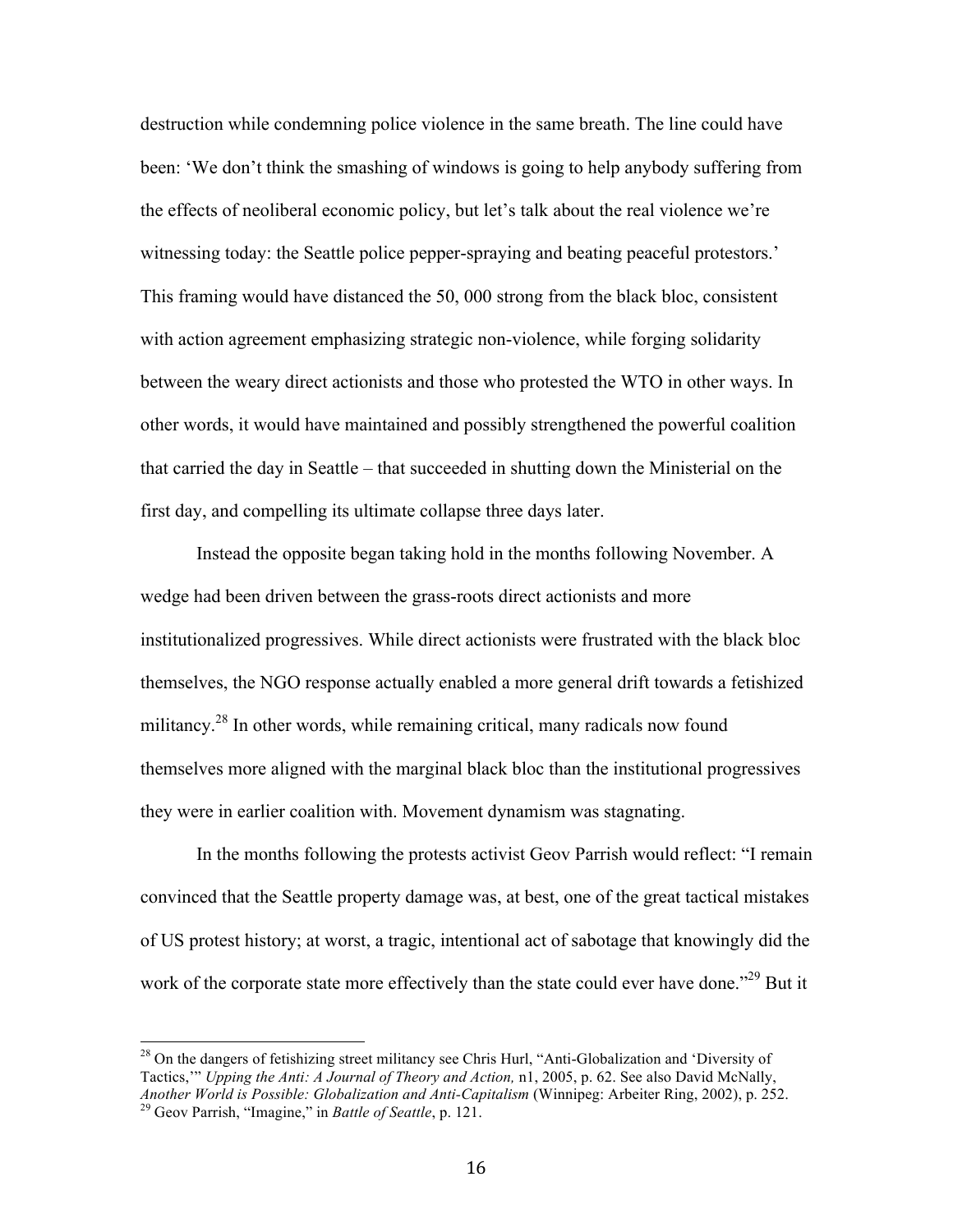is not at all clear the window smashing was a major setback – the movement moved on. Moreover even if Seattle remained shard-free, someone – whether black bloc or *agents provocateurs* – would have defaced property at subsequent protests. Instead, the big tactical mistake made in Seattle was the institutional progressives' rhetorical alignment with police and the wedge it drove between themselves and radical direct-actionists.

But failing vision – the inability to see how one's position will alienate important parties in your coalition and is grounded in an overly optimistic attitude towards state power – is not grounds for dismissal. The amount Benjamin, Wallach and Barlow had contributed to the movement, and the ultimate success in Seattle, earned them a 'get out of jail free' card from direct actionists. Thus if the NGO position betrayed a lack of vision, the radical wing lacked largesse in the period following Seattle. This was occasion for comradely criticism more than dismissal. The former happened, and movement dynamism was not lost, but a hardening of position began advancing.

Despite emerging differences, the coordinated efforts of thousands of people had stopped a very powerful organization in its tracks – not only were meetings on the first day cancelled, but talks ultimately collapsed three days later. The movement *en masse* had delivered a serious blow to the neoliberal agenda. "On the Tear-gas shrouded streets of Seattle," reflected the *Los Angeles Times,* "the unruly forces of democracy collided with the elite world of trade policy. And when the [WTO] meeting ended in failure…the elitists had lost and the debate had changed forever."<sup>30</sup>

<sup>&</sup>lt;sup>30</sup> Jonathan Peterson, "Inside, outside forces change WTO forever," Los Angeles Times (December 5<sup>th</sup>, 1999).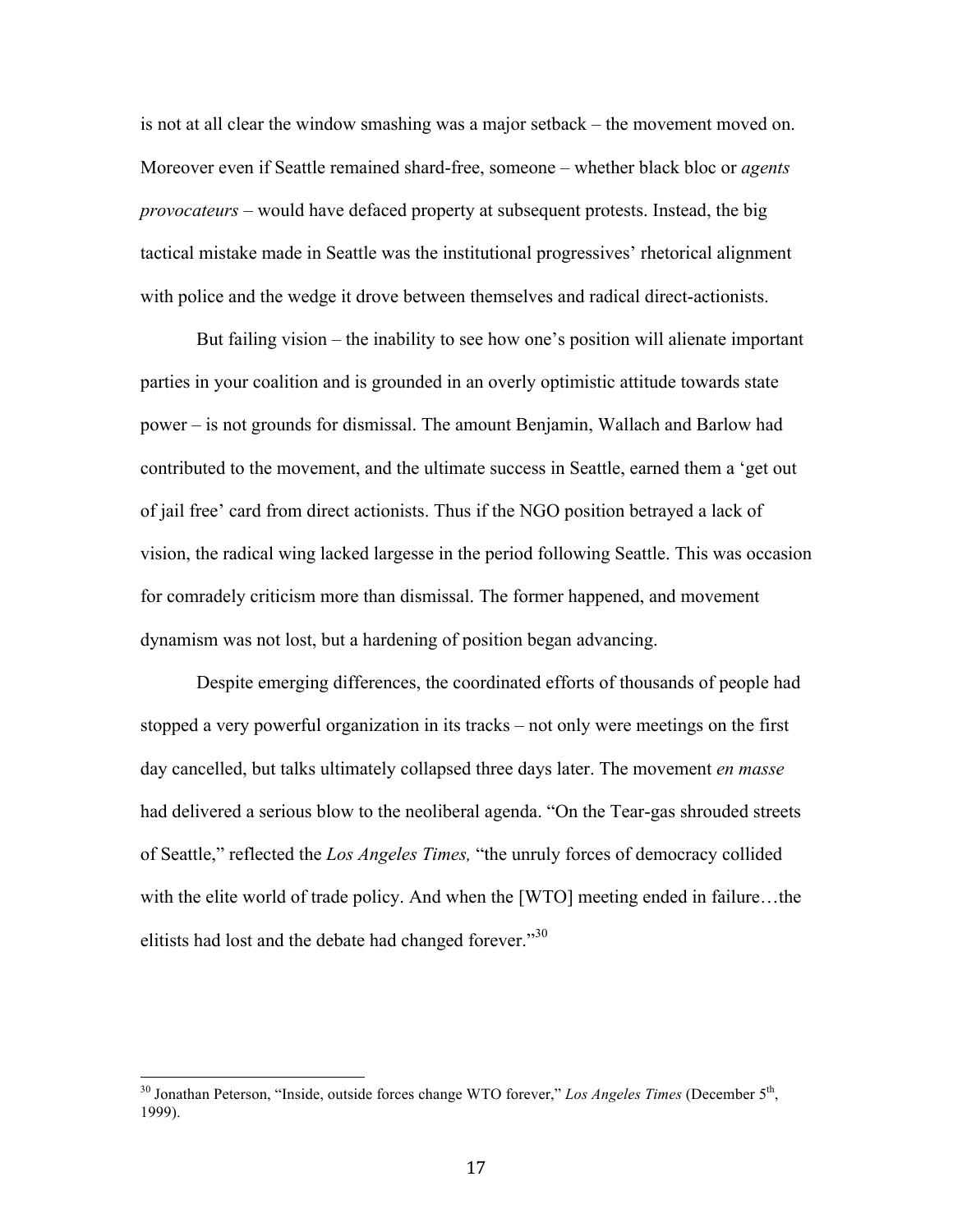There are different accounts, however, of what actually led to a failed deal. "In the annals of popular protest in America," write Cockburn and St. Clair, evincing the hardening of position following Seattle:

These were shining hours, achieved entirely outside the conventional arena of orderly protest, white paper activism and the timid bleats of the professional leadership of big labor and establishment greens. This truly was an insurgency from below in which all those who strove to moderate and deflect the turbulent flood of popular courage managed to humiliate themselves.<sup>31</sup>

But for Paul Hawken, there were different lessons to draw from Seattle: "it was not on the streets that the WTO broke down. It was inside. It was a heated and rancorous Ministerial, and the meeting ended in a stalemate, with African, Caribbean, and some Asian countries refusing to support a draft agenda that had been negotiated behind closed doors without their participation."32 The common ground between these two positions is that street protests emboldened Southern countries in negotiations.

But again, the particulars matter. The primary substantive disagreement disabling talks was President Clinton's last-minute call to include binding labor standards. Many Southern governments were concerned this was cover for Northern protectionism. High labor standards meant increased production costs, reduced foreign investment, and reduced competitiveness for their export goods. If not coupled with guaranteed commitments of long-term development aid and debt cancellation, labor standards may have had protectionist effects. But contrary to commentators who saw the Southern

<sup>&</sup>lt;sup>31</sup> *5 Days That Shook the World*, p. 113.<br><sup>32</sup> Paul Hawken, "Skeleton woman visits Seattle," in *Globalize This!*, p.28.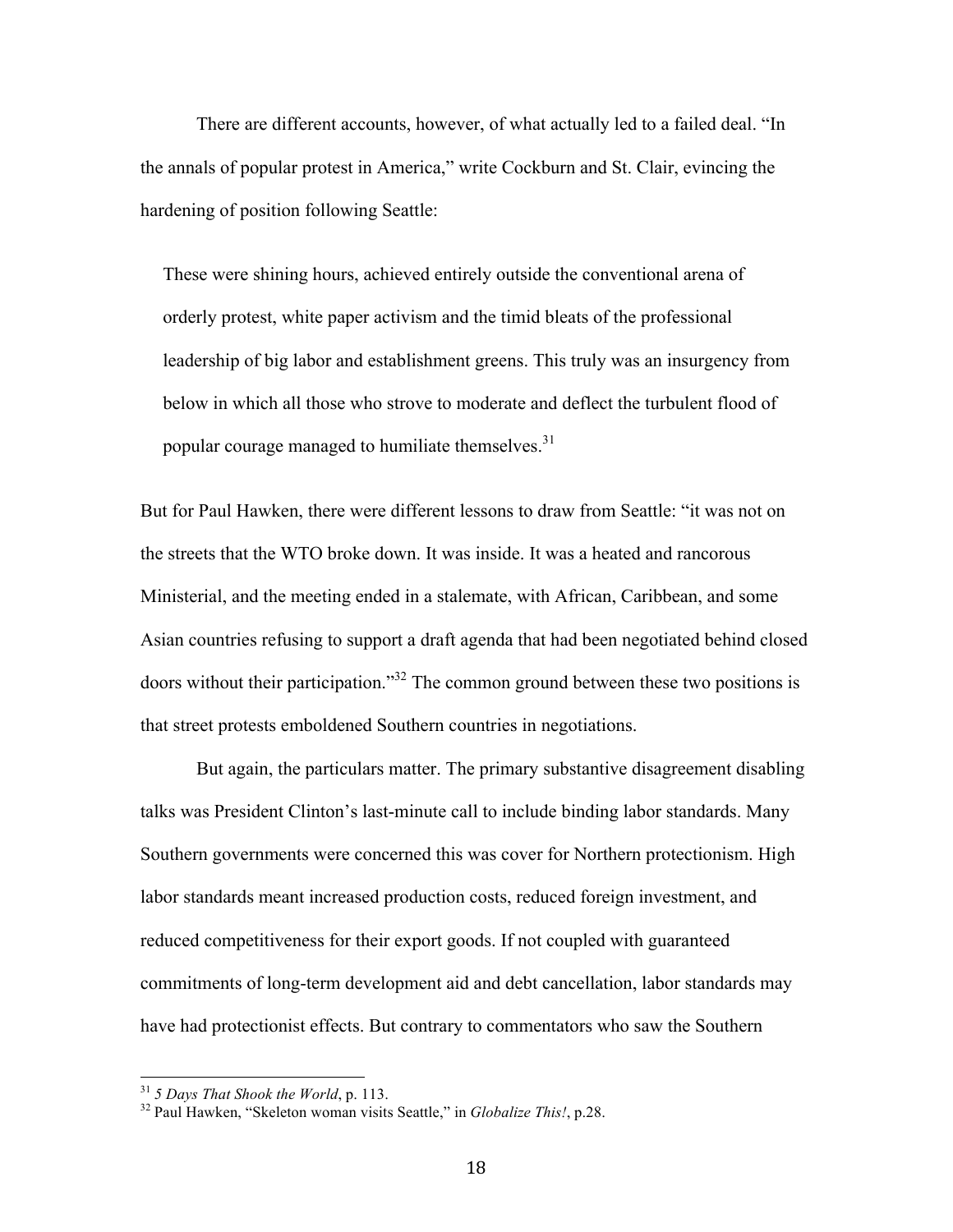eschewal of labor standards as Third World endorsement of neoliberal economic policies there were many Southern trade unionists in Seattle who supported the standards.<sup>33</sup> Moreover not all Southern governments opposed the standards (a precursor to the 'pink tide' that would sweep Latin America in the new millennium). The crucial point for our purposes is that Clinton's call for labor standards in Seattle – at the AFL-CIO's behest – played a central role in the Ministerial collapse. Labor lobbying for standards was not Machiavellian magic secretly meant to stall negotiations – labor saw the WTO as a strong intergovernmental organization capable of enforcing binding international labor standards. But ultimately this effort *was,* even if inadvertently, central to sinking negotiations.

Clinton's last-minute appreciation for binding standards resulted from labor's lobbying and the AFL-CIO's strategic relationship with the Democratic Party. But labor's bargaining power was strengthened by the gritty determination of the direct actionists, and having almost the entire progressive infrastructure mobilized for Seattle. Ultimately it was an impressive combination of 'white paper activism' *and* 'popular courage' that ground the WTO to a halt. Contrary to fast forming opinions, Seattle would not have been the success it was without the efforts of institutional reformers and more grassroots radicals. Not only did the Ministerial end in collapse, but the WTO has not been the same since. The needs of poor countries have been given much higher priority in the Doha round of trade talks that followed Seattle. Because these needs are difficult to meet without reconciling the contradictions of neoliberal capitalism, trade liberalization via the WTO has significantly slowed. The combined efforts of radical direct actionists and

 <sup>33</sup> Kevin Danaher and Jason Mark, *Insurrection: Citizen Challenges to Corporate Power* (New York: Routledge, 2003), p. 285.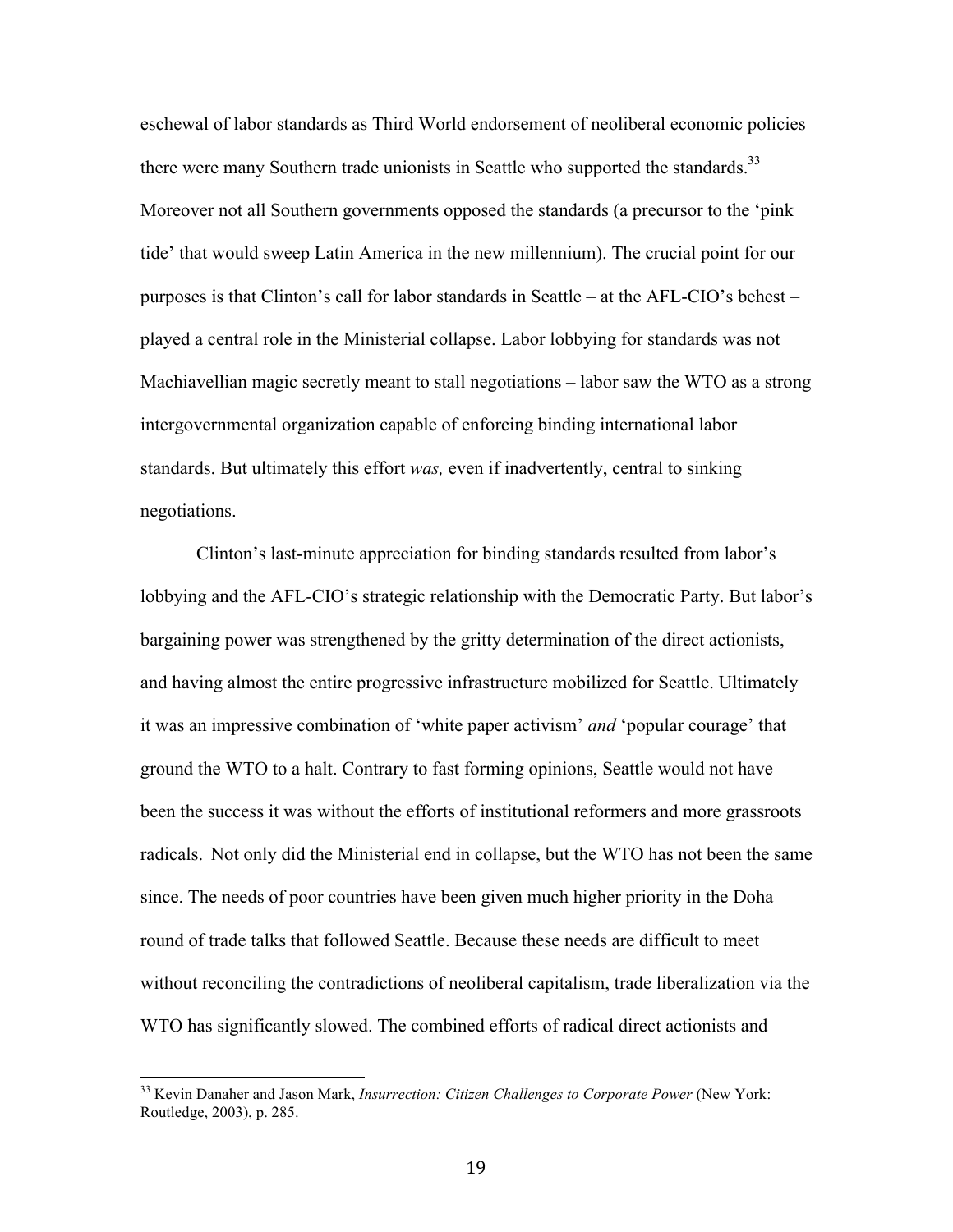institutional reformers in Seattle did not reverse the process of neoliberalization, but they played a significant role slowing it down and changing its course.<sup>34</sup> Sadly this reality was actively forgotten in the period following Seattle.

Social movement theory predicts that fractious debates over tactics, particularly violence, often drive movement decline.<sup>35</sup> But in Seattle it was less the property destruction and more the ideological denouncements from institutional progressives that drove a wedge between radicals and reformers. Progressives failed to understand how invoking police power would alienate their radical allies. But similarly many direct actionists had difficulty looking beyond ideological preference to see that a motley assemblage of radicals and reformers had collectively carried the day. Left movements can heighten their success in the current conjuncture by more self-consciously pursuing the dynamic assembling that contributed to the success in Seattle.

#### *The Road to Wall Street*

The original call for an occupation of Wall Street was issued on July  $13<sup>th</sup> 2011$  by Vancouver-based *Adbusters* Magazine. The *Adbusters* dispatch captured a growing desire for homegrown action aligning with revolutionary events in the Middle East and the encampments in Spain.36 Occupation of the Wisconsin State Capitol to protest Governor Scott Walker's ultimately successful curtailment of collective bargaining rights in February 2011; occupations of campuses in California to protest tuition hikes and

 $34$  For a discussion of how events in Seattle and subsequent global justice protests contributed to the discourse and practice of corporate social responsibility, with unexpected and sometimes enabling results, see James Rowe, "The United Nations Global Compact and Sustainable Economies: Preserving Neoliberal Capitalism or Prefiguring Alternatives?" in Catia Gregoratti and Bart Slob (eds.), *The UN Global Compact: Alternative Voices (London: Pluto Press, 2013).*<br><sup>35</sup> See Tarrow, *Power in Movement*, p. 148-149.<br><sup>36</sup> See Manuel Castells, *Networks of Outrage and Hope: Social Movements in the Internet Age (Cambridge:* 

Polity, 2012).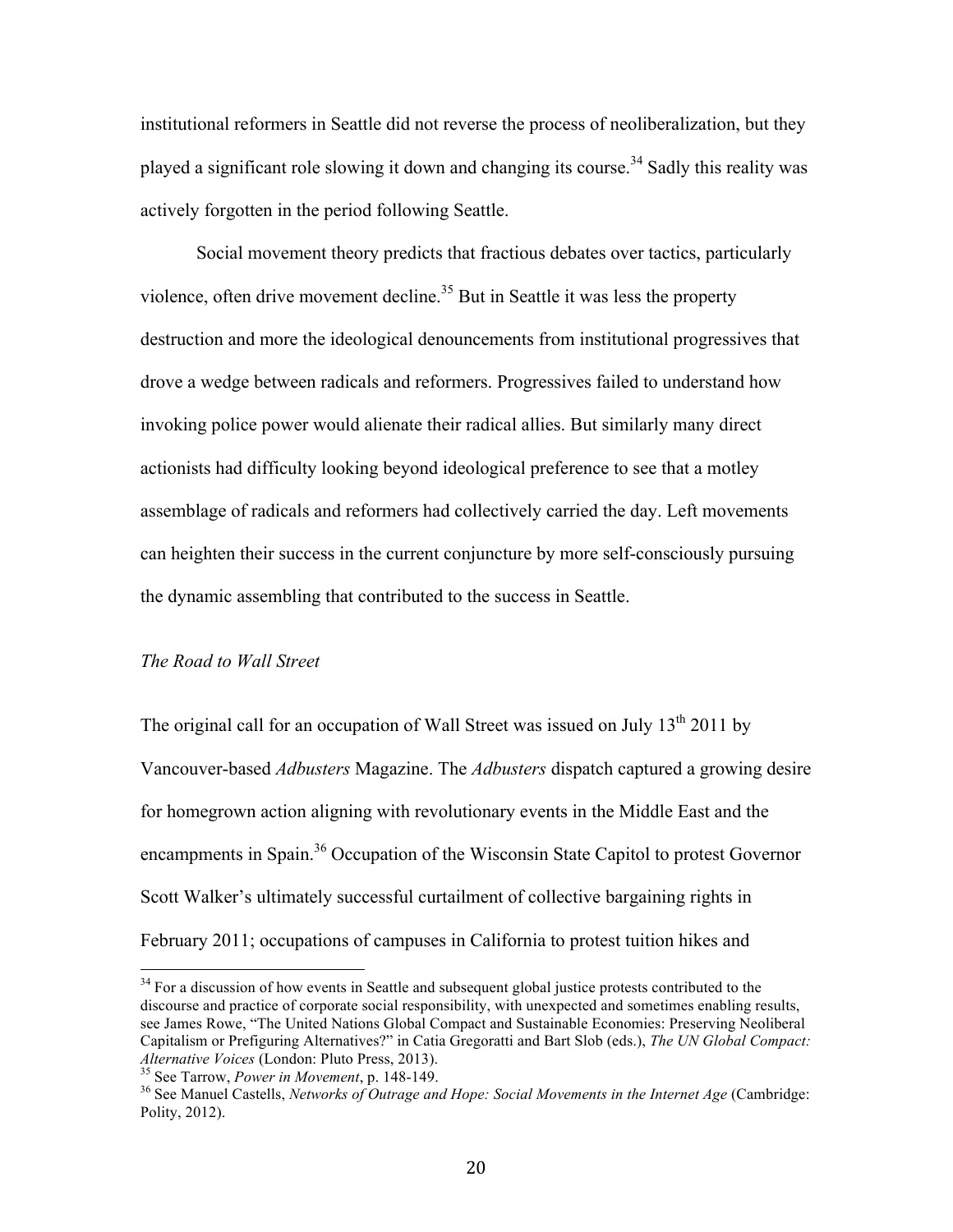generalized austerity from 2009 onward; and mass civil disobedience in Washington DC protesting the Keystone XL pipeline in the summer of 2011 were key instances of progressive escalation prior to OWS. New York was also home to encampments in the summer months of 2011. For three weeks in June and July a group called New Yorkers Against Budget Cuts (NYABC) formed a tent city – 'Bloombergville' – across the street from City Hall to protest budget cuts and layoffs.<sup>37</sup> In early July the contested budget was passed to the dismay of Bloombergville's citizens, but city council amended the Mayor's proposal, deleting most of the planned teacher layoffs (the encampments were not as successful as activists hoped for, but still had concrete impact).<sup>38</sup>

The *Adbusters* dispatch, which arrived on the heels Bloombergville, helped connect the dots between multiple struggles. If there was occupied space that could best articulate growing domestic grievances and link them to global dynamics it was Wall Street: home to increasingly powerful investment banks and the New York Stock Exchange. Economic crisis, rising inequality, austerity budgets, and slowed progress on climate change all shared a common driver: massive concentrations of economic power being deployed for political gain so to accrue more economic power. Nobel-prize winning economist Joseph Stiglitz captured this dynamic elegantly in an influential *Vanity Fair* article – "Of the 1%, by the 1%, for the 1%" – published in May 2011: "Wealth begets power, which begets more wealth."<sup>39</sup>

 $37$  According to David Graeber NYABC had a diversity of participants but was largely led by NGOs, Unions, and Socialist organizations. See Graeber, "What Did We Actually Do Right? On the Unexpected Success and Spread of Occupy Wall Street," *AlterNet.org* (October 19<sup>th</sup>, 2011),

 $\text{http://www.alternet.org/story/152789%E2%80%9C}$  what did we actually do right%E2%80%9D on th e\_unexpected\_success\_and\_spread\_of\_occupy\_wall\_street>. <br><sup>38</sup> Writers for the 99%, *Occupying Wall Street: The Inside Story of An Action that Changed America*,

<sup>(</sup>Chicago: Haymarket, 2012), p. 10.

<sup>39</sup> Joseph Stiglitz, "Of the 1%, by the 1%, for the 1%," *Vanity Fair* (May 2011),

<sup>&</sup>lt;http://www.vanityfair.com/society/features/2011/05/top-one-percent-201105>.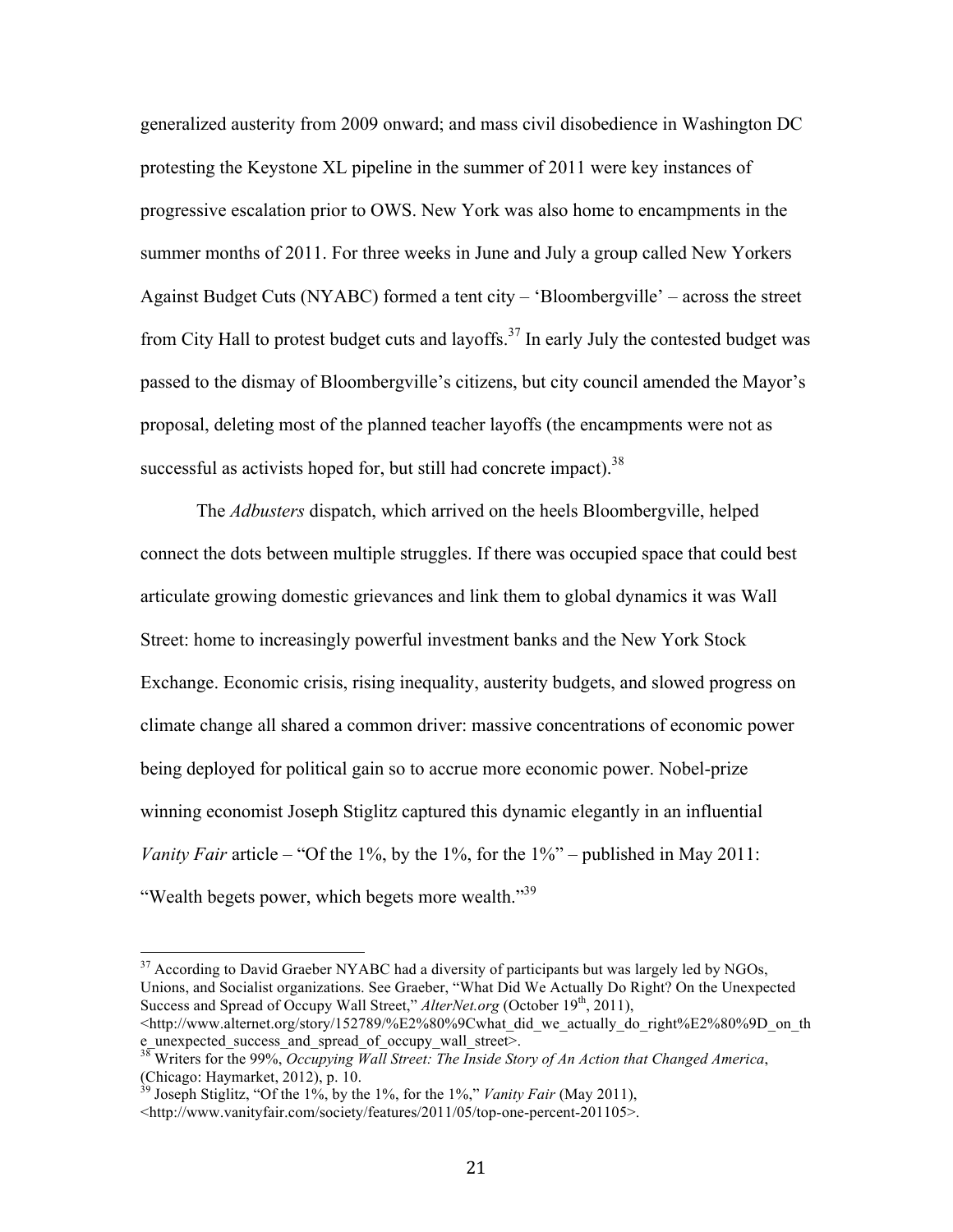The line from Wall Street to La Puerta del Sol in Madrid was clear given the bundling and global selling of toxic mortgages pioneered by American investment banks that sparked the 2008 crisis. Similarly commodity speculation was central to the record food price increases that helped ignite the Arab Spring. For economist Jeffrey Sachs:

While each country swept up in protest has its distinctive political and economic grievances…the protests can reasonably be labeled Occupy Global Capitalism. They mark a popular revulsion against a global economic system that has caused vast inequalities in income, claimed new victims of poverty and mass unemployment, and that lacks a moral and political framework oriented to the needs of the millions of people being left behind by global economic change.<sup>40</sup>

That a reformer like Sachs would name capitalism the systemic problematic is indicative of increasing ideological convergence on the Left. <sup>41</sup> After the financial crisis in 2008 criticism of neoliberalism – the primary systemic target in 1999 – became mainstream. While criticizing capitalism itself remained the work of radicals in 1999, this concern has broadened – another contributor to the growing movement dynamism that was afoot in the very call for occupation and its uptake by New York activists.

The July 13<sup>th</sup> *communiqué* supported the "revolutionary" tactic of occupation while emphasizing the forging of a single demand:

41Sachs is an interesting example of this trend given his role advising swift marketizations – sometimes referred to as economic shock therapy – in Bolivia, Poland and Russia during the late 1980s and early 1990s. See Naomi Klein, *The Shock Doctrine: The Rise of Disaster Capitalism* (New York: Random House, 2007). For Sachs' response to criticisms like Klein's see "What I Did in Russia," <http://jeffsachs.org/2012/03/what-i-did-in-russia/>.

 <sup>40</sup> Jeffrey Sachs, "Occupy Global Capitalism," in Janet Byrne (ed.), *The Occupy Handbook* (New York: Back Bay Books, 2012).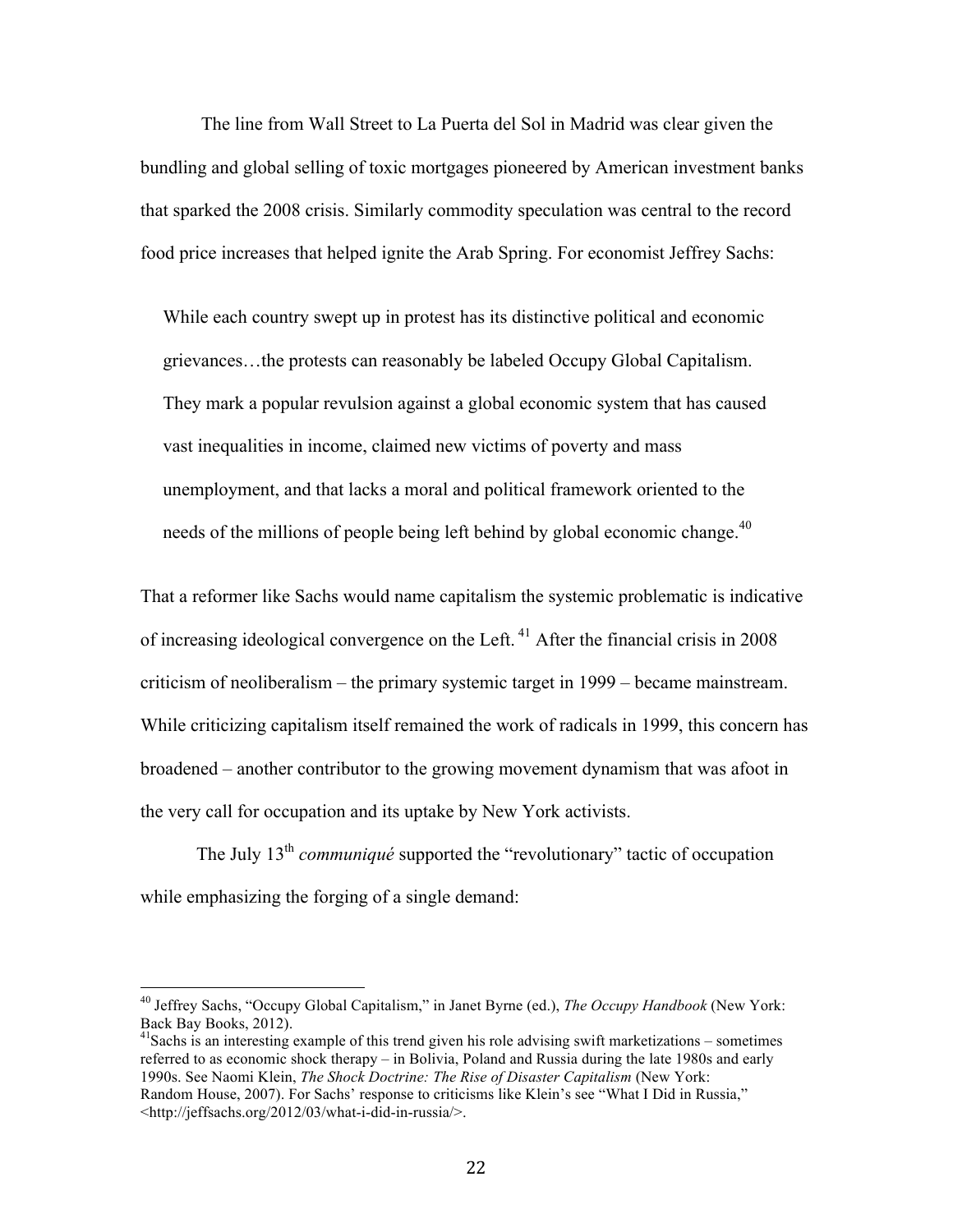Tahrir succeeded in large part because the people of Egypt made a straightforward ultimatum – that Mubarak must go – over and over again until they won. Following this model, what is our equally uncomplicated demand?<sup>42</sup>

The demand offered by *Adbusters* – "a Presidential Commission tasked with ending the influence money has over our representatives in Washington" – was a modest ask. For *Adbusters* this simple reform was strategic "because cleaning up corruption in Washington is something all Americans, right and left, yearn for and can stand behind."<sup>43</sup> The vision shared in the dispatch is the building of mass support for winnable reforms – wins that can nurture a more revolutionary dynamic in coming years. But it was less the specific reforms that caught activist attention in New York, and more the call for deploying a "revolutionary" tactic and forging democratic community in liberated space. The revolutionary romanticism of the *communiqué* – captured in the striking image of the ballerina perched atop the Bowling Green Bull as street battles rage in the background – had more impact than the call to forge a single demand like the Presidential Commission.

Grassroots activists in New York widely acknowledge the importance of the July 13<sup>th</sup> dispatch, but have been quick to distance their actions from it. Indeed Marisa Holmes who played a key leadership role in the encampments notes how she was originally weary of the call because of her desire to avoid the institutional Left and its trappings of vertical organization.44 Our argument, however, is that OWS began with a well-resourced Left organization issuing a dynamic *communiqué* with appeal for radicals and reformers alike.

<sup>&</sup>lt;sup>42</sup> *Adbusters*, "#OCCUPYWALLSTREET: A Shift in Revolutionary Tactics," (July 13<sup>th</sup>, 2011), < http://www.adbusters.org/blogs/adbusters-blog/occupywallstreet.html>.

<sup>&</sup>lt;sup>43</sup> Ibid.<br><sup>44</sup> See Marisa Holmes, "The Center Cannot Hold," in Kate Khatib, Margaret Killjoy, and Mike McGuire (eds.), *We are Many: Reflections on Movement Strategy from Occupation to Liberation* (Oakland: AK Press, 2012), p. 151.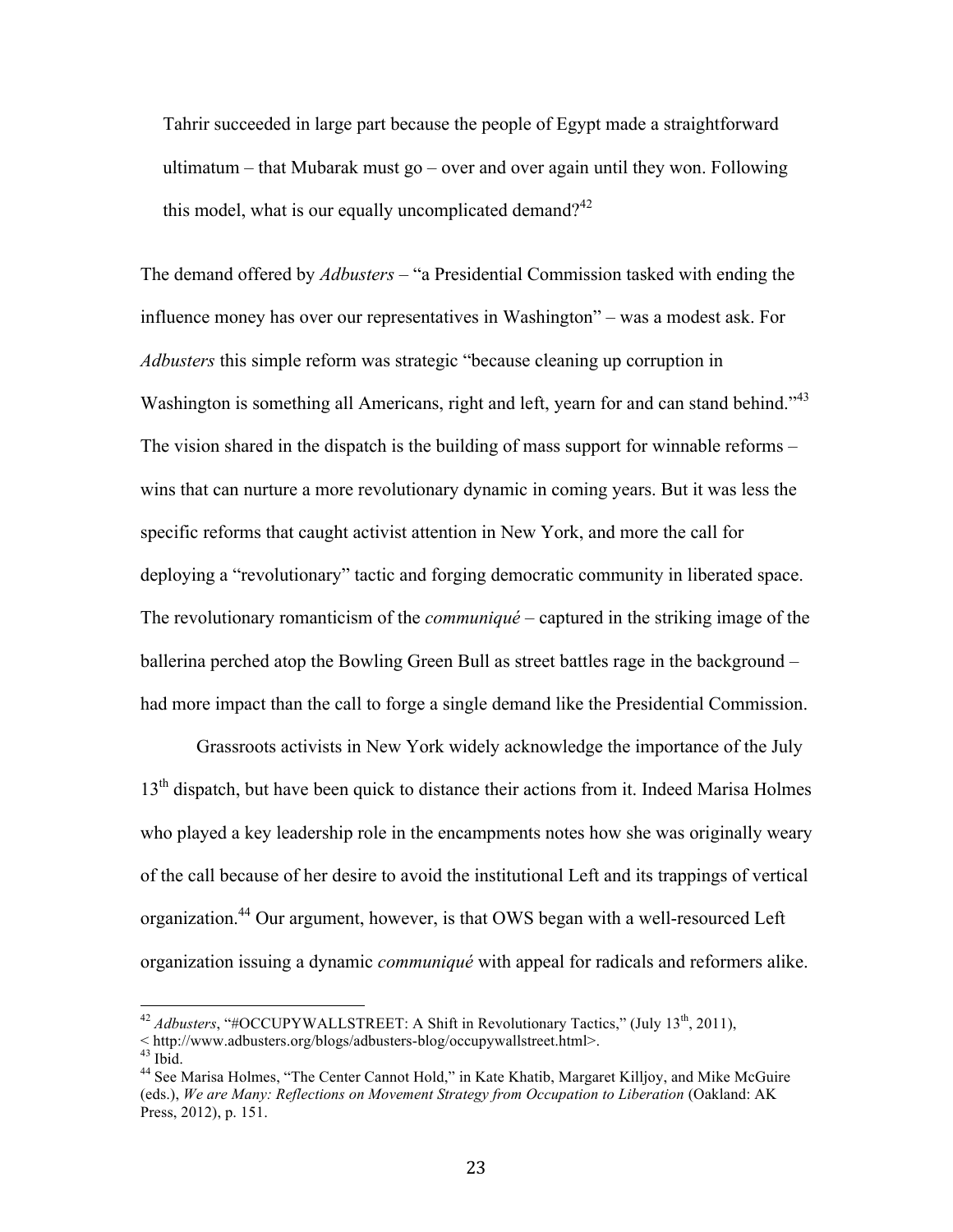As we will learn below the concrete occupation of Wall Street on September  $17<sup>th</sup>$  was organized by grassroots activists with a largely radical orientation. And yet movement growth and maintenance required significant material assistance from reform-oriented organizations. While not always recognized by participants, movement dynamism was key to Occupy's origins and development.<sup>45</sup>

### *Occupying Wall Street*

Following the July 13<sup>th</sup> *communiqué* NYABC put out a call for a General Assembly (GA) at Bowling Green Park on August  $2<sup>nd</sup>$  to plan for the possible occupation on September  $17<sup>th</sup>$ . General assemblies are a form of directly democratic decision-making popularized in previous occupations, particularly in Spain. Decision-making in Bloombergville roughly followed the General Assembly format, but the August  $2<sup>nd</sup> GA$  fast became a traditional rally led by the sectarian socialist organization Worker's World who selfselected themselves to dictate the event's flow.<sup>46</sup> This irked anarchist attendees who were expecting the more horizontal process typically associated with the GA form. They loudly protested and broke away to begin a more democratic assembly. They started with a small group, but ultimately many of the rally participants and organizers joined them.<sup>47</sup> This anti-authoritarian coup proved critical, helping infuse anarchist principles into what would become the Occupy movement. Indeed these principles were central in enabling a

<sup>&</sup>lt;sup>45</sup> Anarchist David Graeber is oft-credited with the meme 'We are the 99%.' In a metaphoric but also concrete instance of movement dynamism, this slogan was enabled by research on 'the 1%' by reformminded economists like Joseph Stiglitz, Thomas Piketty and Emmanuel Saez. See David Graeber, "Occupy Wall Street's Anarchist Roots," in Janet Byrne (ed.), *The Occupy Handbook* p. 141. See also Graeber's discussion of Stiglitz in *The Democracy Project: A History, A Crisis, A Movement* (New York: Spiegal & Grau, 2013), p. 39.<br><sup>46</sup> See Graeber, "What Did We Actually Do Right?" *AlterNet.org*.<br><sup>47</sup> See Drake Bennett, "David Graeber, The Anti-Leader of Occupy Wall Street," in

BloombergBusinessweek, (October 26<sup>th</sup>, 2011), < http://www.businessweek.com/magazine/david-graeberthe-antileader-of-occupy-wall-street-10262011.html>.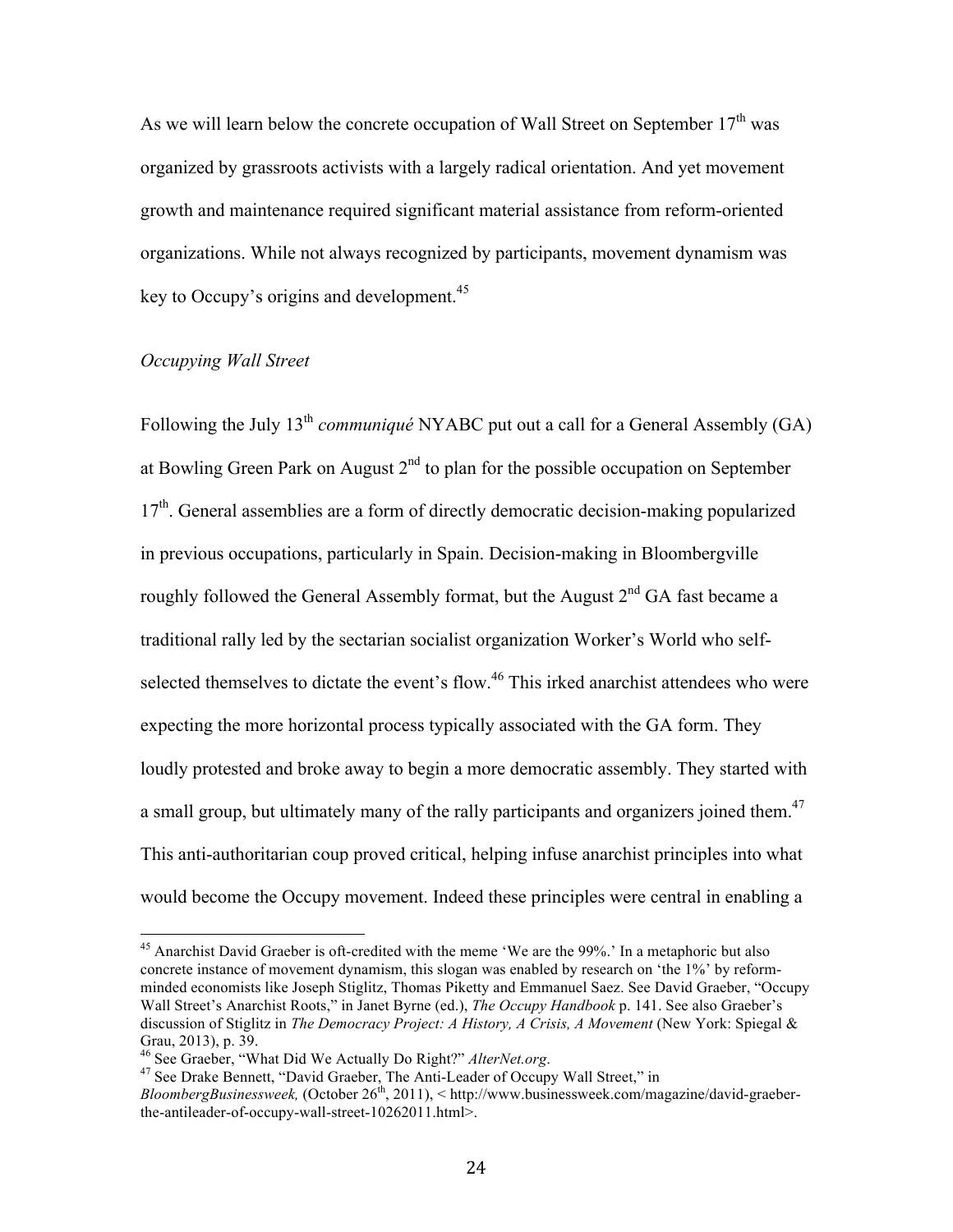meeting of eighty people on August  $2<sup>nd</sup>$  to become the impactful Occupy movement it did two months later. The crucial point for our purposes is that radicals jump-started the Occupy movement.

There are three key offerings made by radical – largely anarchist – organizers that conditioned OWS' transformation into a broad-based and successful movement: the insistence on a radically democratic general assembly process, avoiding concrete demands, and the practice of militant non-violence. These contributions are controversial among progressives and have context-specific value. But below we unpack how these offerings won popularity for the emerging Occupy movement. Occupy's cultural resonance challenges the common sense view that radical tactics and ideas are necessarily alienating to popular publics.<sup>48</sup>

#### *The General Assembly*

The consensus-based general assembly process ensured that differing participants felt welcome, heard, and important.<sup>49</sup> Richard Kim, writing in the *Nation*, nicely captures the unifying effect of the assemblies:

OWS organizers are…acutely aware that the movement's extraordinary potential lies in its ability to bring together a range of participants who coalesce maybe once in a generation: anarchists and Marxists of a thousand different sects, social democrats, community organizers, immigrants' rights activists, feminists, queers,

<sup>&</sup>lt;sup>48</sup> Recent books on US social movement history by Francesca Polletta and Douglas Bevington also help challenge the rigid distinction between principle and strategic pragmatism that operates as cultural common sense. These works detail the strategic value that can be yielded by enacting radical principles. See Francesca Polletta, *Freedom is an Endless Meeting: Democracy in American Social Movements* (Chicago: University of Chicago Press, 2002); Bevington, *The Rebirth of Environmentalism.* <sup>49</sup> See Writers for the 99%, *Occupying Wall Street*, p. 27.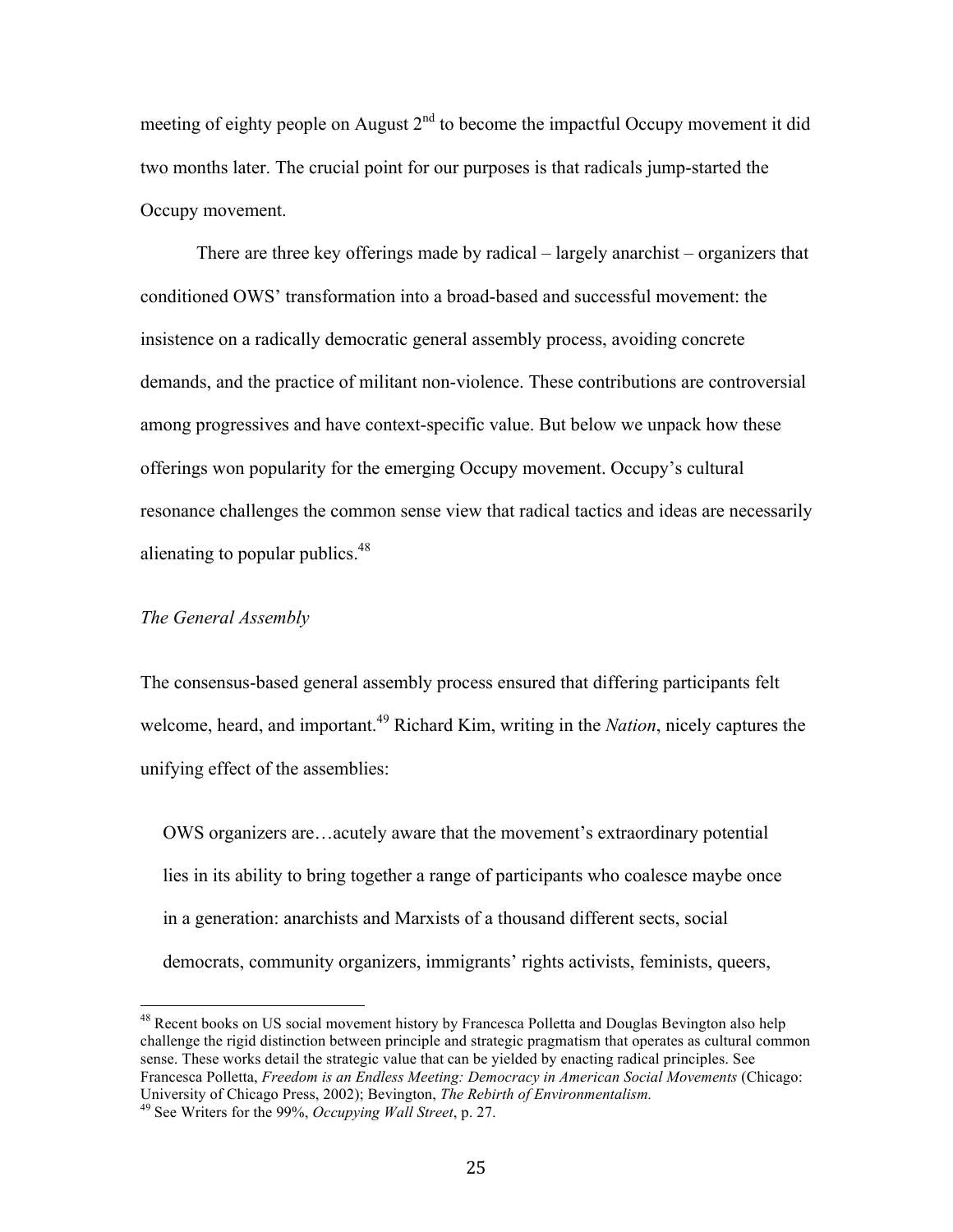anti-racist organizers, capitalists who want to save capitalism by restoring the Fordist truce, the simply curious and sympathetic…the movement's emphasis on direct democracy, derived from anarchism…has allowed such an unwieldy set of actors to occupy the same space.<sup>50</sup>

Without the persistence of occupiers who held the park, OWS would not have taken off. The general assembly process was critical for facilitating commitment and solidarity among a diverse body.

#### *Refusing Demands*

The resistance of concrete demands had similar effects. Once the occupation began many participants were keen to form demands.<sup>51</sup> But anarchists and other radicals resisted these calls on principle. According to anarchist anthropologist David Graeber who was a key OWS organizer in the lead up to September  $17<sup>th</sup>$ : "A reason for the much-discussed refusal to issue demands is that issuing demands means recognizing the legitimacy – or at least the power – of those of whom the demands are made.<sup>"52</sup> For anarchists and autonomists resisting demands was a radical refusal to legitimate hierarchical market and state institutions. This refusal, far from universal among participants, had the practical effect of making room for political diversity. Anarchists and autonomists felt represented while others could assume demands would coalesce with time.<sup>53</sup> This was not a sustainable compromise, but it worked to keep OWS a big-tent affair in the short-term.

<sup>&</sup>lt;sup>50</sup> Richard Kim, "The Audacity of Occupy Wall Street," in *The Nation* (November  $2^{nd}$ , 2011),  $\lt$ http://www.thenation.com/article/164348/audacity-occupy-wall-street#>.

<sup>&</sup>lt;sup>51</sup> Ibid.<br><sup>52</sup> See Graeber, "Occupy Wall-Street's Anarchist Roots," p. 141.<br><sup>53</sup> See Kim, "The Audacity of Occupy Wall Street."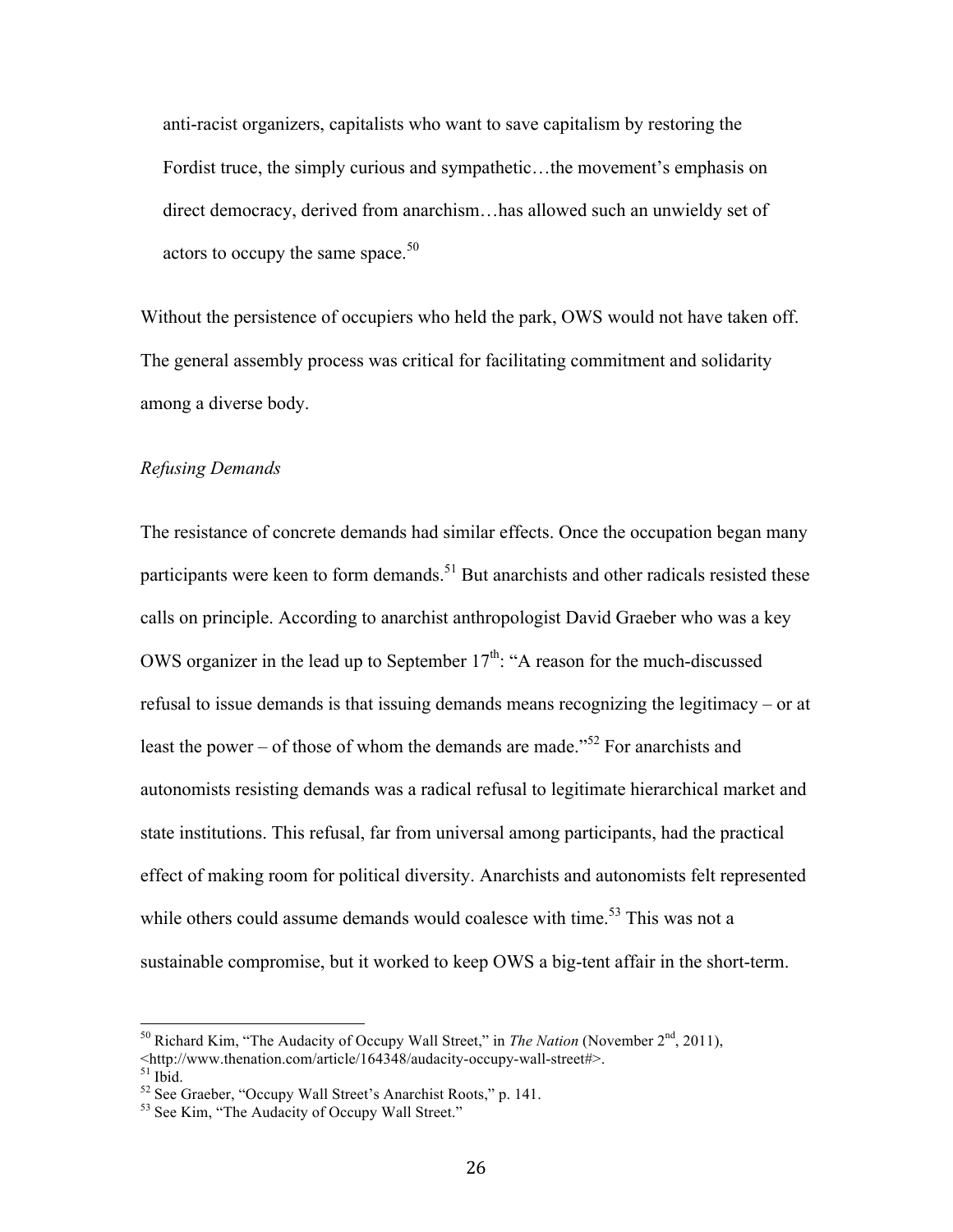#### *Militant non-violence*

The final contribution we'd like to highlight is militant non-violence: working within the non-violent frame while making room for decentralized assertiveness.<sup>54</sup> As we saw with Seattle, poorly handled debates over 'violence' – mainly property damage – contributed to unnecessary movement rigidity. Significant learning has occurred since then. The diversity of tactics framework that emerged in the wake of Seattle remains influential among anarchists and other radicals, but has taken on important nuance.<sup>55</sup> While it can become a code for 'anything goes,' making it difficult for movements to hold individuals accountable, this is not what happened in New York.<sup>56</sup> Anarchist organizers strongly supported both a Gandhian approach to non-violence *and* a diversity of tactics framework in the lead up to September  $17<sup>th</sup>$ . It is worth quoting David Graeber at length in this regard:

'Diversity of tactics' means leaving such matters up to individual conscience, rather than imposing a code on anyone. Partly this is because imposing such a code invariably backfires. In practice, it means some groups break off in indignation and do even more militant things than they would have otherwise…as happened...in Seattle…After the fiasco in Seattle, of watching some activists actively turning

<sup>&</sup>lt;sup>54</sup> See Barbara Epstein, "Occupy Oakland – The Question of Violence" in Leo Panitch, Greg Albo, and Vivek Chibber (eds.), *The Question of Strategy: The Socialist Register* (Pontypool: Merlin Press, 2013). See also Alex Vitale, "NYPD and OWS: A Clash of Styles," in Astra Taylor, Keith Cessen et al. (eds.), *Occupy! Scenes from Occupied America* (New York: Verso, 2011).<br><sup>55</sup> This discourse, for Chris Hurl, "was first and foremost a call for solidarity, respectfully disagreeing with

other activists rather than demanding their arrest. The call to respect a 'diversity of tactics' was articulated as an attempt to build a basis of solidarity between the different groups involved in action without recourse<br>to a broad organizational unity." See "Anti-Globalization and 'Diversity of Tactics," p. 56.

<sup>&</sup>lt;sup>56</sup> See Starhawk, "Strategic Nonviolence," in Andrew Boyd and Dave Oswald Mitchell (eds.), *Beautiful Trouble: A Toolbox for Revolution* (New York: O/R, 2012), p. 88.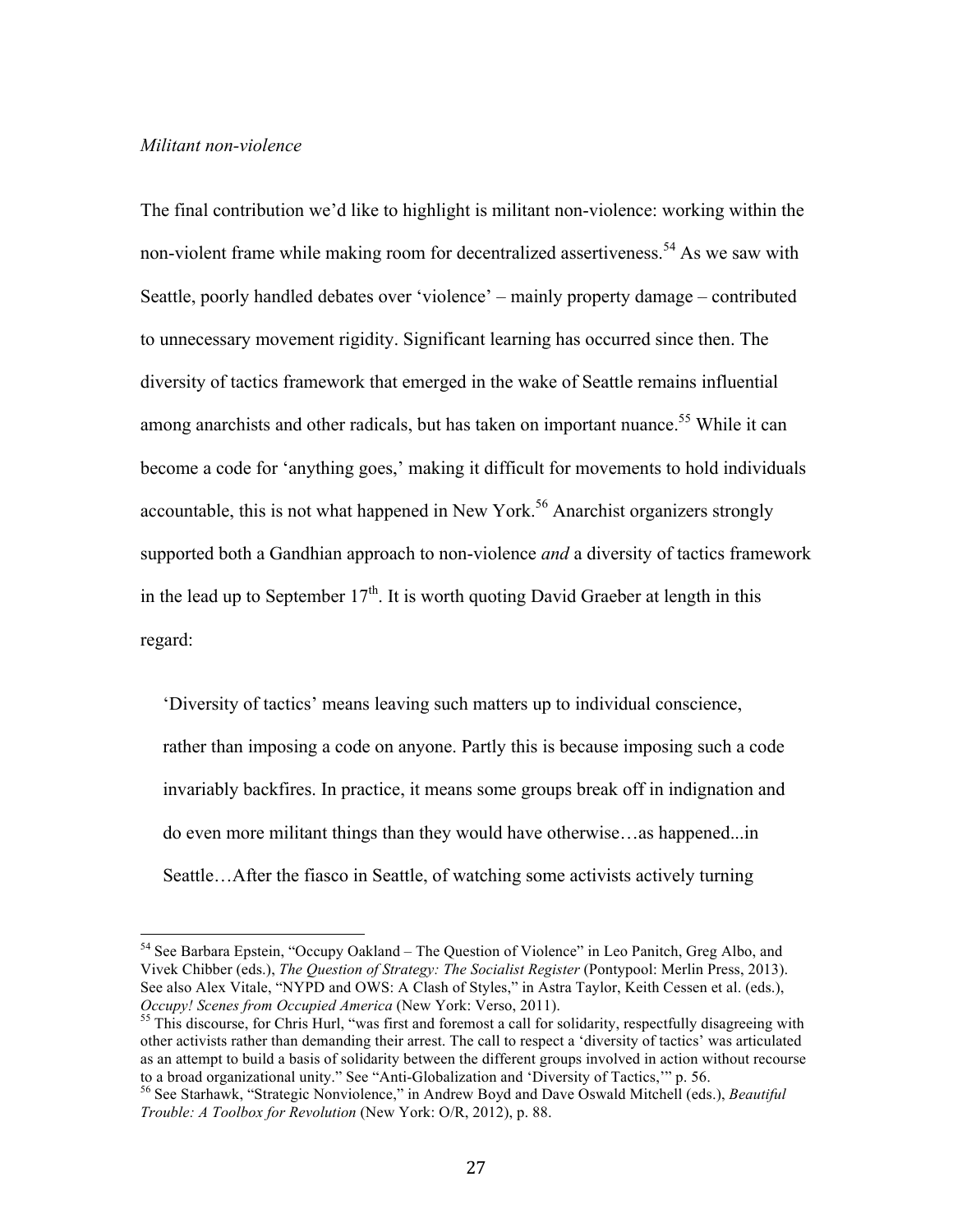others over to the police – we quickly decided we needed to ensure this never happened again. What we found is that if we declared 'we shall all be in solidarity with one another. We will not turn in fellow protestors to the police. We will treat you as brothers and sisters. But we expect you to do the same to us' – then those who might be disposed to more militant tactics will act in solidarity as well, either by not engaging in militant actions at all for fear they will endanger others…or do so in ways that run the least risk of endangering fellow activists.<sup>57</sup>

This formula worked well in New York where spectacular property damage and police confrontation, unlike Seattle 99, were exceptionally rare.<sup>58</sup> And yet the diversity of tactics framework made room for activists wanting to autonomously push the tactical envelope. While remaining technically non-violent, the assertiveness in OWS actions was crucial to the movement's mainstreaming. The occupation and holding of Zuccotti Park on September  $17<sup>th</sup>$  is of obvious importance in this regard. But there were two flashpoints after the  $17<sup>th</sup>$  that drastically heightened media exposure – the September  $24<sup>th</sup>$  pepperspraying and arrests at Union Square and mass arrests during the Brooklyn Bridge march on October 1<sup>st</sup>. Both these events find their roots in the militant non-violence practiced by occupiers.

#### *OWS Occupies the Agenda*

<sup>&</sup>lt;sup>57</sup> David Graeber, "Concerning the Violent Peace Police: An Open Letter to Chris Hedges,"  $n+1$ , (February  $9<sup>th</sup>$ , 2012), <http://nplusonemag.com/concerning-the-violent-peace-police>.

<sup>&</sup>lt;sup>58</sup> This formula was strained during Occupy Oakland where more property destruction occurred. For an excellent analysis see Epstein, "Occupy Oakland – The Question of Violence." Following events in Oakland Chris Hedges denounced black bloc activists as 'The Cancer in Occupy.' Hedges expressed important concerns in his essay, but reducing fellow activists to a life-threatening illness often treated with surgical excision is exemplary of the excessive differentiation that continues to weaken the Left. See the response from Graeber, "Concerning the Violent Peace Police."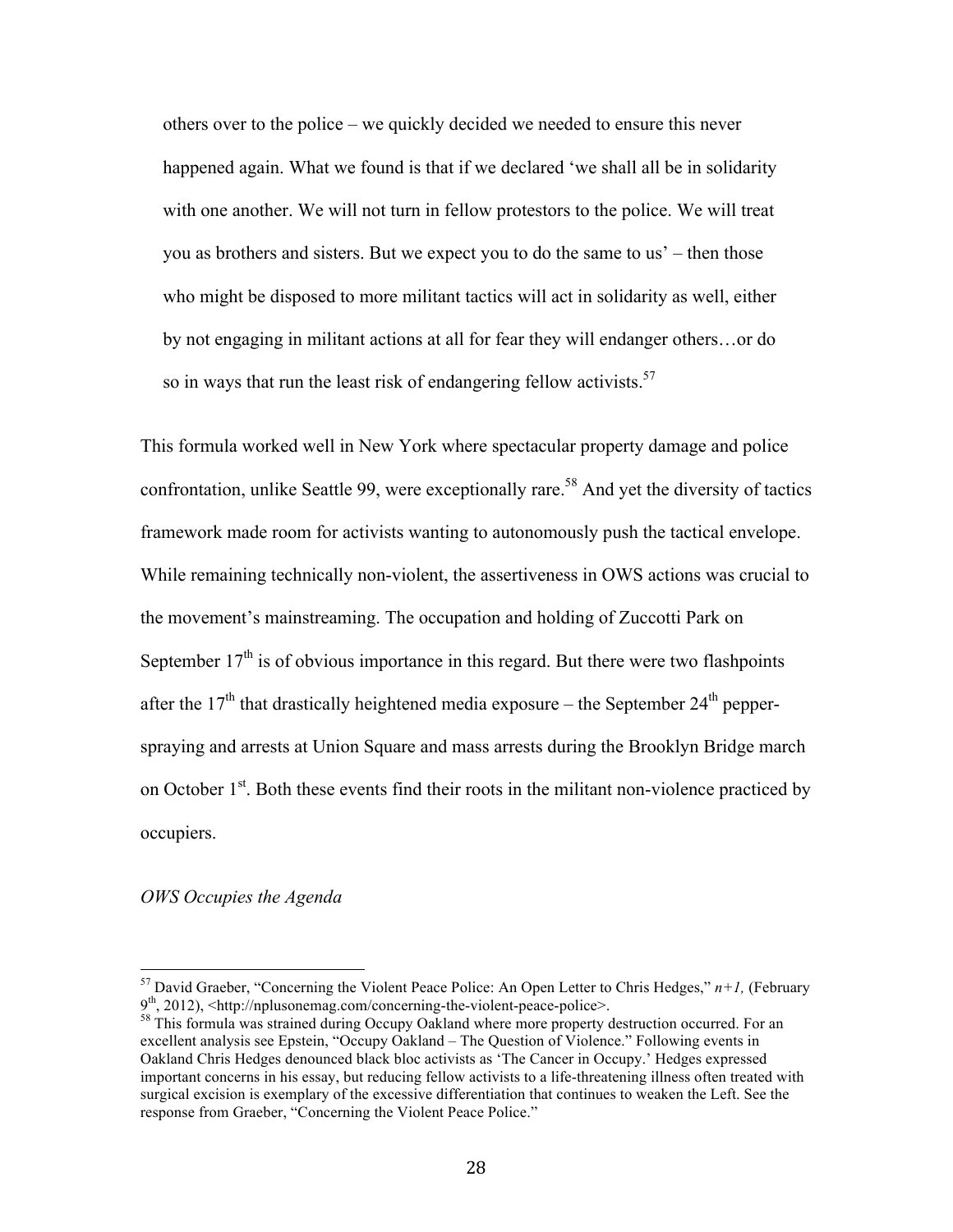On September  $24<sup>th</sup>$  the occupation was a week old but largely unknown – it was unclear that interest would soon come from both Kanye West and the West Wing. Indeed on the 24th Michael Kazin wrote an editorial for the *New York Times* lamenting the Left's silence in the wake of the 2008 crisis. The piece was titled "Whatever Happened to the American Left?" Kazin wouldn't have to wait long for an answer. That very afternoon OWS activists went on an unpermitted guerilla march up Broadway and against traffic.<sup>59</sup> Police were caught off guard and overreacted. Protestors were fenced in, and a group of rightfully frightened young participants were wantonly pepper sprayed by police. The incident was filmed and became a YouTube sensation watched over a million times. The optics of non-threatening young protestors being attacked helped galvanize support and interest for the nascent movement. On September  $24<sup>th</sup>$  Google searches for 'Occupy Wall Street' surpassed those for 'Tea Party.'60

One week later – on October  $1<sup>st</sup>$  – activists organized a march across Brooklyn Bridge in response to police aggression. The first group to reach the bridge took the preapproved pedestrian walkway, but another group of activists defiantly took the road with many following.<sup>61</sup> The bridge was swarmed and traffic snarled. Protestors slowly marched across the bridge while police set up barricades on both ends, fencing activists in. The police proceeded to mass arrest 700 protestors, many of whom were surprised since they did not hear warnings and were not given choice between dispersal and prison. Once again the scene was filmed and posted to YouTube.

 <sup>59</sup> Writers for the 99%, *Occupying Wall Street*, p. 23. <sup>60</sup> See Time Magazine, *What is Occupy? Inside the Global Movement* (New York: TIME Books, 2011), p.4.

<sup>61</sup> Writers for the 99%, *Occupying Wall Street*, p. 36.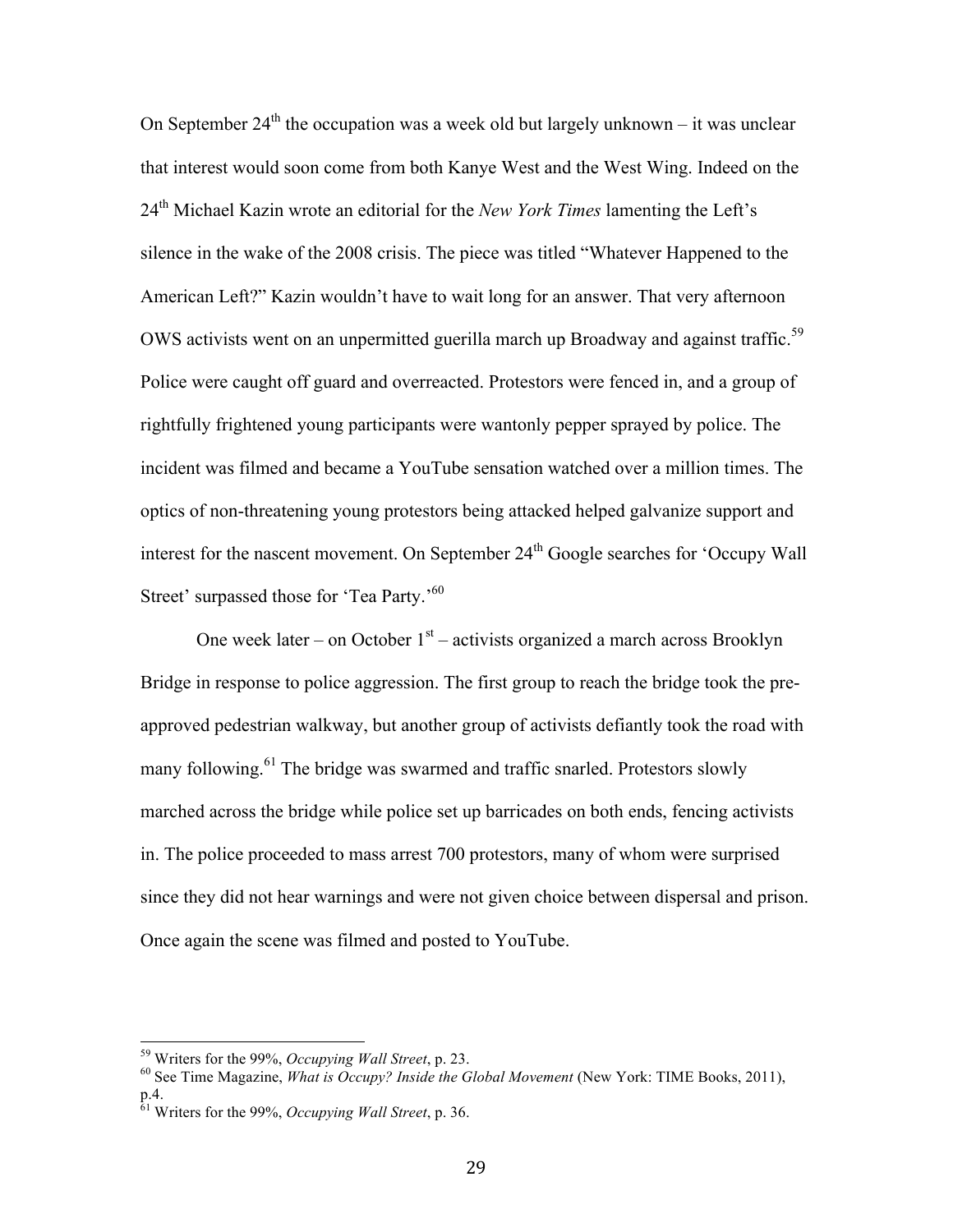It was after these two events that popular interest in the movement exploded. Images of young people putting their bodies on the line to protest rising inequality, and being aggressively handled by police, struck a popular chord. These spectacular events coupled with the ongoing occupation of Zuccotti Park created a dramatic narrative of will, sacrifice, and heroism that proved compelling for media and audience alike.<sup>62</sup> By October  $1<sup>st</sup>$  significant amounts of moral authority had been won by OWS. This was strategic non-violence at its finest: defying rules and sacrificing personal safety for a noble cause, prompting an aggressive response from authorities, and winning moral authority in the process. But while non-violent discipline was maintained, a key ingredient of these two actions was decentralized tactical assertiveness enabled by the diversity of tactics framework. Analyzing the Union Square and Brooklyn Bridge actions Nathan Schneider notes how:

In both cases, the arrests directly followed instances of autonomous action by small groups, which splintered away from the plan established by the Direct Action Committee…In both cases, too, the police responded to such autonomous action with violent overreaction, which in turn garnered tremendous interest from the media... I've been forced to recognize that the messy stuff seems to work.<sup>63</sup>

 <sup>62</sup> See Micah L. Sifry, "#OWS, The Other 98%, US Uncut & Rebuild the Dream: A Look at the Shoes That Didn't Drop," in *TechPresident* (October 19<sup>th</sup>, 2011), < http://techpresident.com/blog-entry/ows-other-98-us-uncut-rebuild-dream-look-shoes-didnt-drop>.

<sup>63</sup> Nathan Schneider, "No Leaders, No Violence: What Diversity of Tactics Means for Occupy Wall Street," in Sarah van Gelder (ed.), *This Changes Everything: Occupy Wall Street and the 99% Movement* (San Francisco: Berrett-Koehler, 2011), p. 41.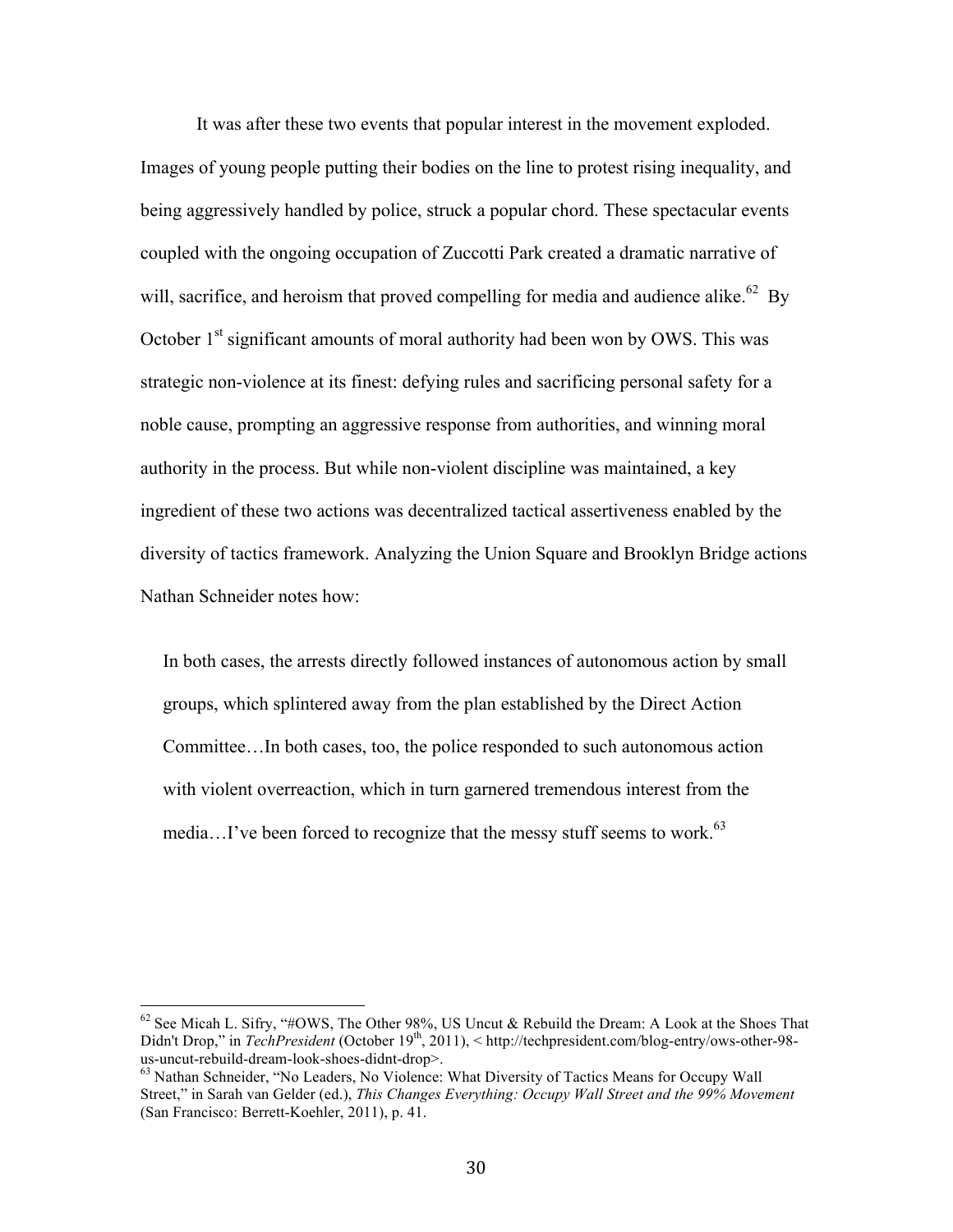The militant non-violence of radicals was integral to the movement's stratospheric rise.<sup>64</sup> But broader support was crucial for movement maintenance.

Since the first General Assembly on August  $2<sup>nd</sup>$  radical organizers were intent to engage labor knowing that unions could help broaden the movement and supply needed resources. A labor working group was formed in the early days of the occupation, and these efforts would provide crucial returns.<sup>65</sup> On September  $29<sup>th</sup>$  a coalition of community and labor groups including the United Federation of Teachers, SEIU 1199, and the Transport Workers Union Local 100, announced a Community and Labor Rally in support of OWS to be held on October  $5^{th}$ .<sup>66</sup> By then the labor working group had secured an endorsement from the AFL-CIO, the largest federation of unions in the US. The rally held in Foley square attracted over 20,000 participants – the largest turnout since the encampments began – who marched to Zuccotti Park in solidarity with occupiers.<sup>67</sup>

The occupation's endurance, effective practices of militant non-violence, and buy-in from labor and NGOs *together* created snowballing interest: increasing media coverage, well-publicized celebrity visits, and political endorsements. The 'cool-factor' crafted through righteous, risky, and audacious action coupled with the legitimating force of more established reform-oriented organizations created a powerful engine of popularity for Occupy. The Pew Research Centre's Project for Excellence in Journalism (PEJ) reported that during the week of October 10-16 OWS captured 10% of *all* news

<sup>&</sup>lt;sup>64</sup> According to Nate Silver sustained spikes in news coverage occurred after police confrontations on both the 24th and the 1st. See "Police Clashes Spur Coverage of Wall Street Protests," *New York Times* (October  $7<sup>th</sup>$ , 2011), < http://fivethirtyeight.blogs.nytimes.com/2011/10/07/police-clashes-spur-coverage-of-wallstreet-protests/>. <br><sup>65</sup> See Sarah Jaffe, "When The Progressive Community Embraced the Occupation," in Don Hazen, Tara

Lohan, Lynn Parramore (eds.), *The 99%: How the Occupy Wall Street Movement is Changing America*

<sup>&</sup>lt;sup>66</sup> Writers for the 99%, *Occupying Wall Street*, p. 54.<br><sup>67</sup> Sarah Jaffe, "When The Progressive Community Embraced the Occupation," p. 93.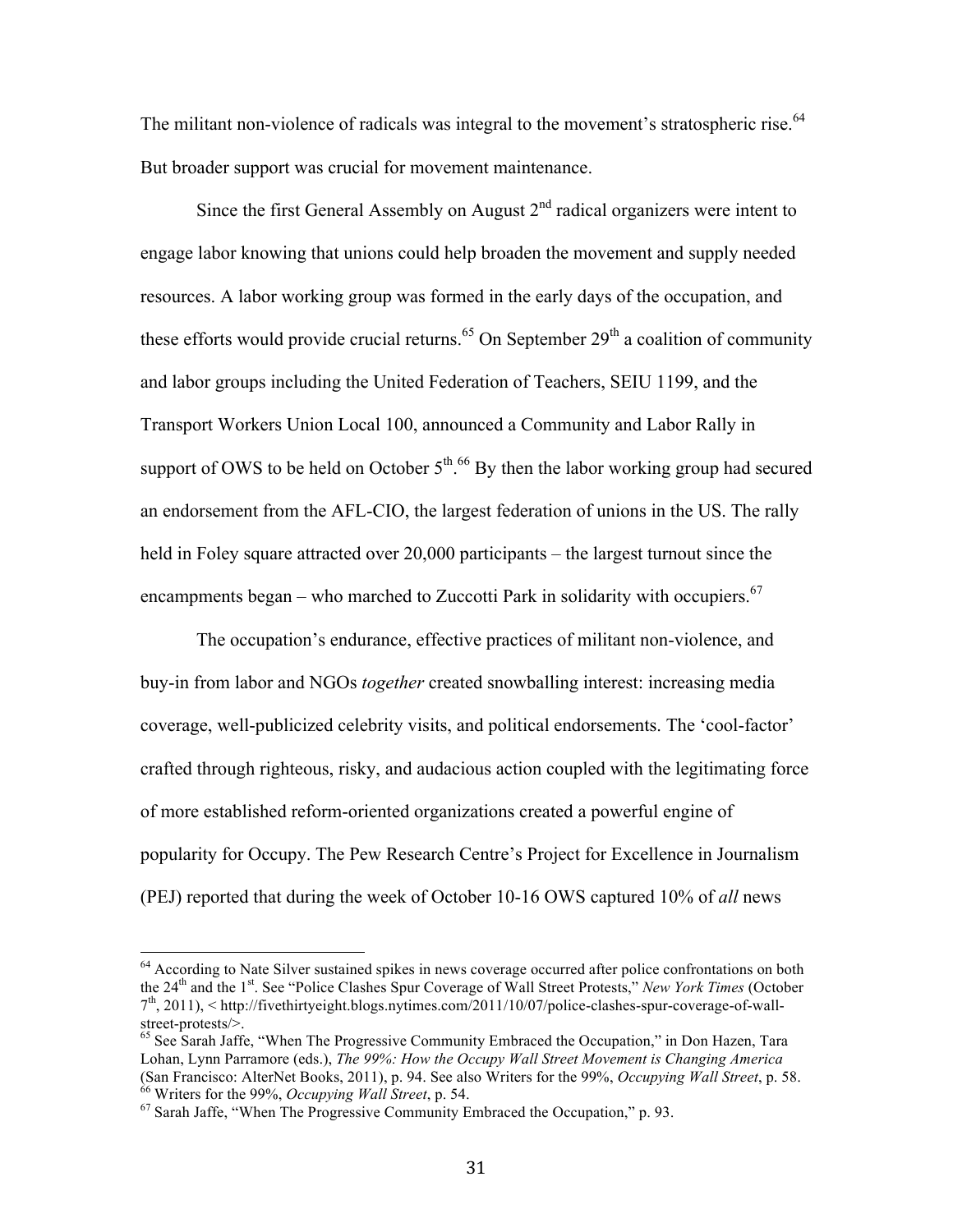reporting in the US – the most popular story of the week. For comparison the Tea Party, at its high point in April 2009, only captured 7% of the national 'newshole.'<sup>68</sup>

The high point of OWS dynamism – also a high point for media coverage – was the successful resistance to eviction on October  $14<sup>th</sup>$ . At 8am on October  $13<sup>th</sup>$  occupiers received notice that in less than twenty-four hours Brookfield properties – owners of Zuccotti Park – wanted people cleared out for park cleaning. Brookfield also planned to implement new rules prohibiting the use of sleeping bags and tarps – rules that would have ended the occupation.<sup>69</sup>

Occupiers immediately organized and decided that part of their resistance would be cleaning the park themselves. An impressive frenzy of activity followed as activists rigorously cleaned Zuccotti with assistance from NYC unions, particular park employees, sanitation workers and custodians contacted by the Labor Working Group.<sup>70</sup> While occupiers cleaned, an impressive mobilization was launched: The Communication Workers of America, The United Auto Workers, SEIU 1199, the United Federation of Teachers, and the NYC AFL-CIO all pledged to contact members and encourage their participation in park defense. Unions were also calling the mayor and other elected officials and encouraging them to call the mayor.<sup>71</sup> Meanwhile lawyers with the National Lawyers Guild were investigating Brookfield's claims and preparing a statement to the company and mayor denouncing the violation of First Amendment rights and warning that "prior court approval" was required for police action.<sup>72</sup> Online, progressive

 <sup>68</sup> Mark *Jurkowitz, "*Coverage of Wall St. Protests Keeps Growing, Gets More Political," *PEJ* <sup>&</sup>lt; http://www.journalism.org/index\_report/pej\_news\_coverage\_index\_october\_1016\_2011?src=prc-headline><br><sup>69</sup> Writers for the 99%, *Occupying Wall Street*, p. 99.<br><sup>70</sup> Ibid, p. 101.<br><sup>71</sup> Ibid. 72 Ibid. p. 102.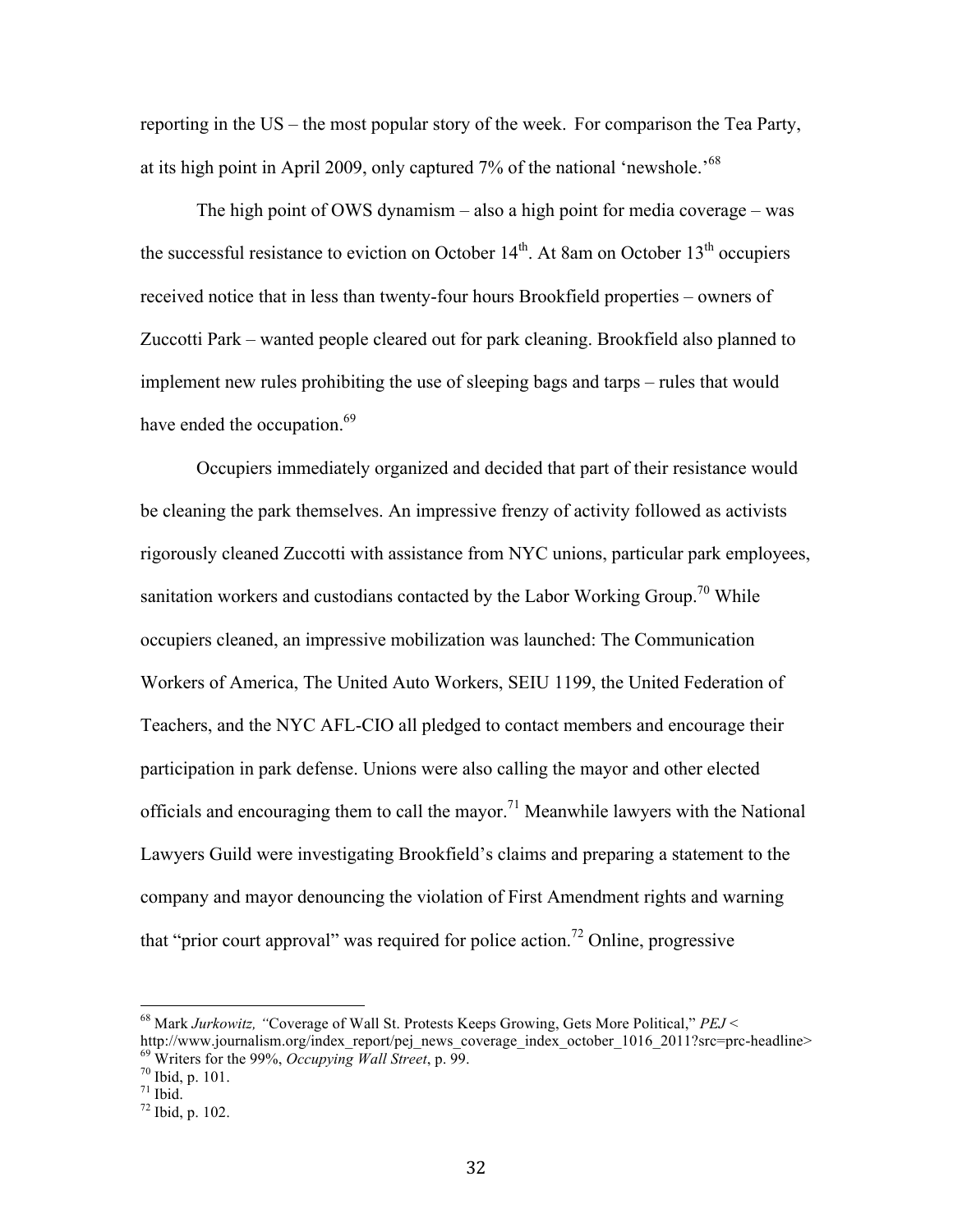organizations like MoveOn.org and Working Families were encouraging New Yorkers to turn up for occupation defense.<sup>73</sup> Across the border a Canadian variation on MoveOn – Leadow.ca – launched a nimble letter-writing campaign to Brookfield properties, a Canadian company. In less than 24 hours Leadnow organized over 10,000 online letters from Canadians delivered to Brookfield properties (with messages arriving straight to the blackberries of Brookfield executives after activists located their personal contact information). 74

By 6am on October  $14<sup>th</sup>$  – one hour before Brookfield's scheduled cleaning – Zuccotti Park was teeming with thousands of supporters. Richard Kim of the *Nation*  likened the scene to *Lord of Rings: The Two Towers* when elves arrive as reinforcements in the final battle.<sup>75</sup> The pressure applied from multiple directions convinced Brookfield to walk away from eviction. This victory ensured that income inequality would occupy the media-scape for another month, and help solidify the movement.

Eviction defense on October  $14<sup>th</sup>$  is a singular example of impactful movement dynamism, but this was an ongoing phenomenon during the encampments. As noted radicals jumpstarted the movement, but right from the beginning reform-minded groups and individuals provided material support. There was thousands of dollars worth of pizza paid for by unions and donors from all over the world.<sup>76</sup> Once Occupy transitioned into food preparation cooking was done at a local soup kitchen that donated its facilities.<sup>77</sup> The New York Civil Liberties Union facilitated OWS' successful procurement of

<sup>&</sup>lt;sup>73</sup> Sarah Jaffe, "When The Progressive Community Embraced the Occupation," p. 98.<br><sup>74</sup> Jamie Biggar, personal communication (November 5<sup>th</sup>, 2012).<br><sup>75</sup> Sarah Jaffe, "When The Progressive Community Embraced the Occupatio p. 20.

<sup>77</sup> Writers for the 99%, *Occupying Wall Street*, p. 69.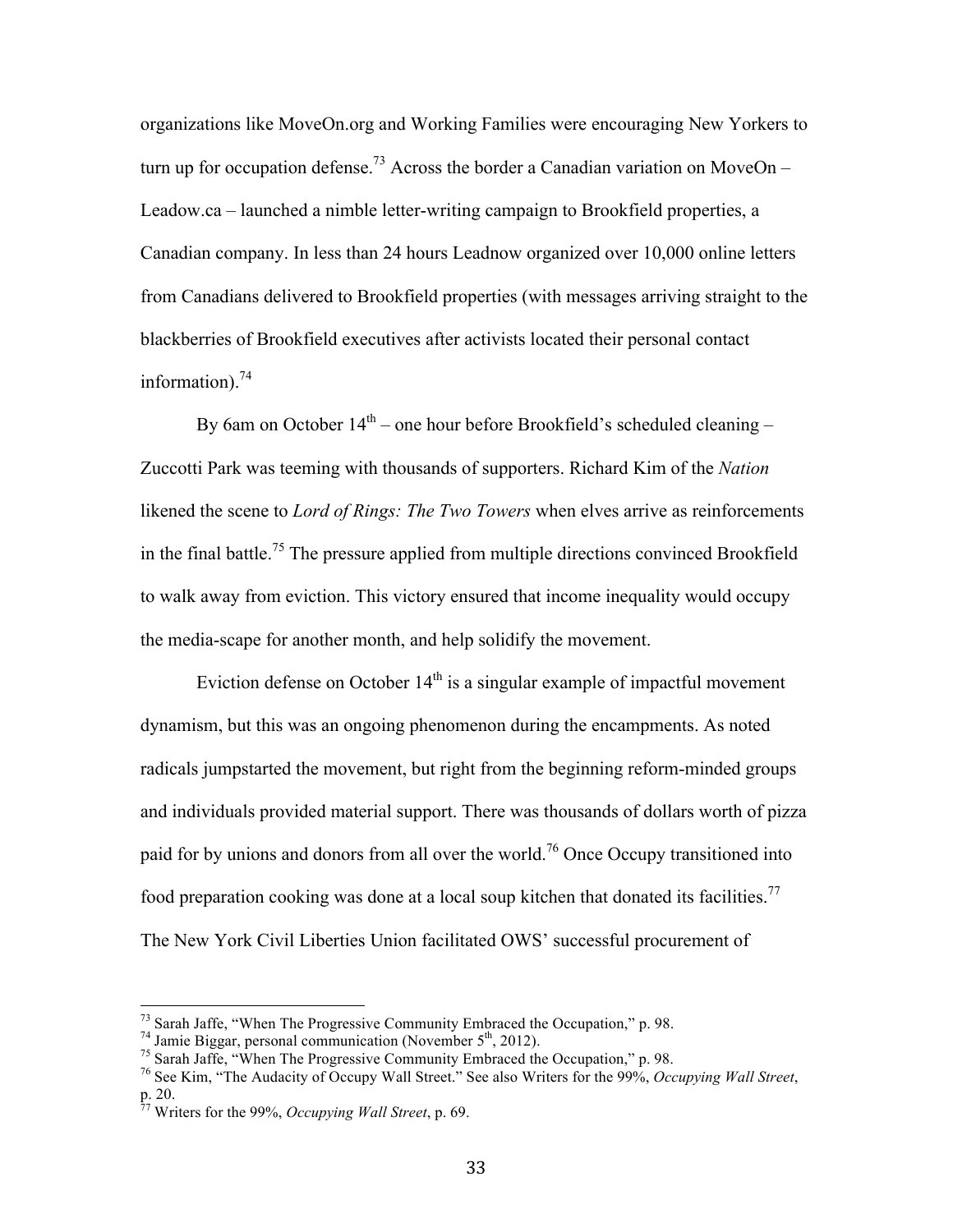permitting for portable toilets.<sup>78</sup> Energy for the encampment was, for a period, supplied by Greenpeace's mobile solar power center.<sup>79</sup> Medical supplies were donated by SEIU 1199 and National Nurses United and the Medic group was staffed by nurses, doctors, therapists, EMT workers, and acupuncturists (likely not all self-identified radicals).<sup>80</sup> The United Federation of Teachers provided a mailroom nearby for the flood of donated goods.<sup>81</sup> Finally Occupy's legal support was provided by the National Lawyers Guild, which by October's end had twenty attorneys undertaking research and litigation for  $OWS.<sup>82</sup>$ 

When the final eviction was executed on November  $15<sup>th</sup>$ , encampments had spread to 750 cities worldwide and Occupy's concerns about growing inequality were firmly planted in public consciousness.<sup>83</sup> Indeed a month prior the former Governor of New York, Eliot Spitzer, had already declared victory for the movement, noting how:

Suddenly, the issues of equity, fairness, justice, income distribution, and accountability for the economic cataclysm–issues all but ignored for a generation are front and center…until these protests, no political figure or movement had made Americans pay attention to these facts in a meaningful way.<sup>84</sup>

 <sup>78</sup> Stephen Gandel, "The Leaders of a Leaderless Movement," in *What is Occupy? Inside the Global* 

<sup>&</sup>lt;sup>79</sup>Peter Hanlon, "Solar Powers Occupy Wall Street," *ECOcentric* (October 27<sup>th</sup>, 2011), <http://www.ecocentricblog.org/2011/10/27/solar-powers-occupy-wall-street/>.

<sup>&</sup>lt;sup>80</sup> See Sarah Jaffe, "The Radical Infrastructure of Occupy Wall Street," in Don Hazen, Tara Lohan, Lynn Parramore (eds.), *The 99%: How the Occupy Wall Street Movement is Changing America* (San Francisco:

AlterNet Books, 2011), p. 66. See also Kim, "The Audacity of Occupy Wall Street."<br><sup>81</sup> Ketcham, "New Populists."<br><sup>82</sup> Writers for the 99%, *Occupying Wall Street*, p. 78.<br><sup>83</sup> Simon Rogers, "Occupy protests around the wor

<sup>&</sup>lt;sup>84</sup> Eliot Spitzer, "Occupy Wall Street Has Already Won," *Slate* (October 13<sup>th</sup>, 2011),

<sup>&</sup>lt;http://www.slate.com/articles/news\_and\_politics/the\_best\_policy/2011/10/occupy\_wall\_street\_s\_victory\_ it has shaken up american politics .html>.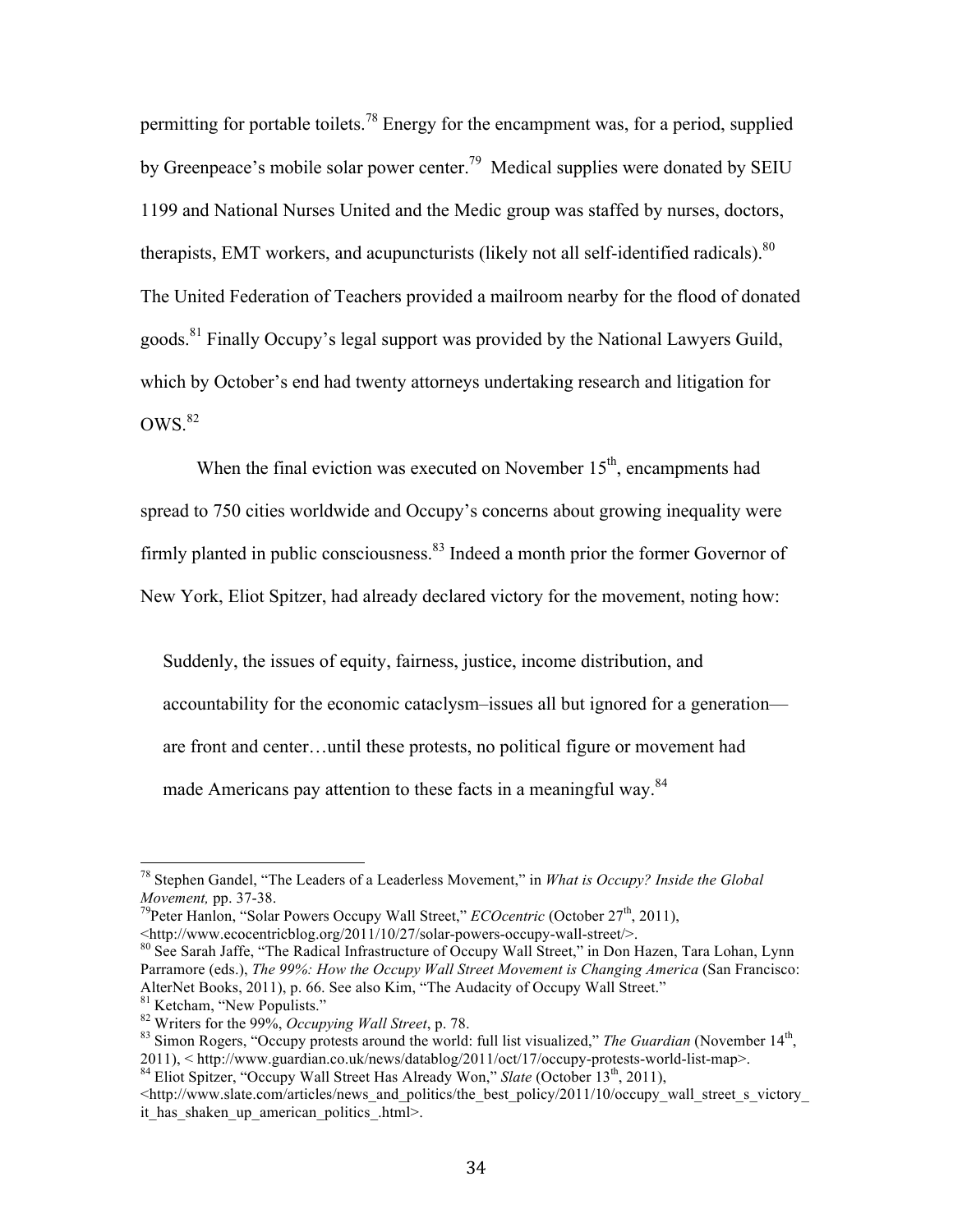Supporting Spitzer's argument Dylan Byers from *Politico* found that by October's end weekly media uses of the term 'income inequality' had increased by a factor of five since Occupy's origins.<sup>85</sup> OWS also succeeded in popularizing a new frame for political struggle: the 1% vs. the 99%. On October  $16<sup>th</sup>$ , two days after successful eviction defense and the accompanying media spike, the White House issued a statement claiming that Obama was fighting for the interests of the  $99\%$ .<sup>86</sup> All the supportive resource institutional reformers provided is an example of the 'moderate flank effect' at work. And yet the anarchist leadership that made Occupy culturally resonant, and placed economic inequality on the political agenda, is the 'radical flank effect' in action. In sum OWS demonstrates the benefits of dynamic exchange between different movement wings.

Occupy's messaging likely helped Obama's successful re-election bid, turning Romney's private equity experience into a liability. For Justin Ruben from MoveOn.org, the Occupy-effect led Newt Gingrich to label Romney's Bain Capital "exploitative" during the Republican primaries.<sup>87</sup> Democrats successfully deployed this line of attack during the election a year later. Prior to the election, however, Ruben also noted how: "We know that whoever wins in November, they are still going to be listening more to the 1 percent than to the rest of us because our political system is completely broken. So

 $85$  Dylan Byers, "Occupy Wall Street is Winning," *Politico*, (November  $11<sup>th</sup>$ , 2011),

<sup>&</sup>lt;http://www.politico.com/blogs/bensmith/1111/Occupy\_Wall\_Street\_is\_winning.html>.

<sup>&</sup>lt;sup>86</sup> Zeke Miller, "White House Draws Closer To Occupy Wall Street, Says Obama Is Fighting For The Interests Of The 99%," *Business Insider*, (October 16<sup>th</sup>, 2011), <http://www.businessinsider.com/whitehouse-draws-closer-to-occupy-wall-street-says-obama-is-fighting-for-interests-of-the-99-2011- 10#ixzz2BGyTiXRd>.

<sup>&</sup>lt;sup>87</sup>Josh Harkinson, "How Occupy Co-Opted MoveOn.org," Mother Jones (April 13<sup>th</sup>, 2012),

<sup>&</sup>lt;http://www.motherjones.com/politics/2012/04/99-spring-moveon-occupy-wall-street>.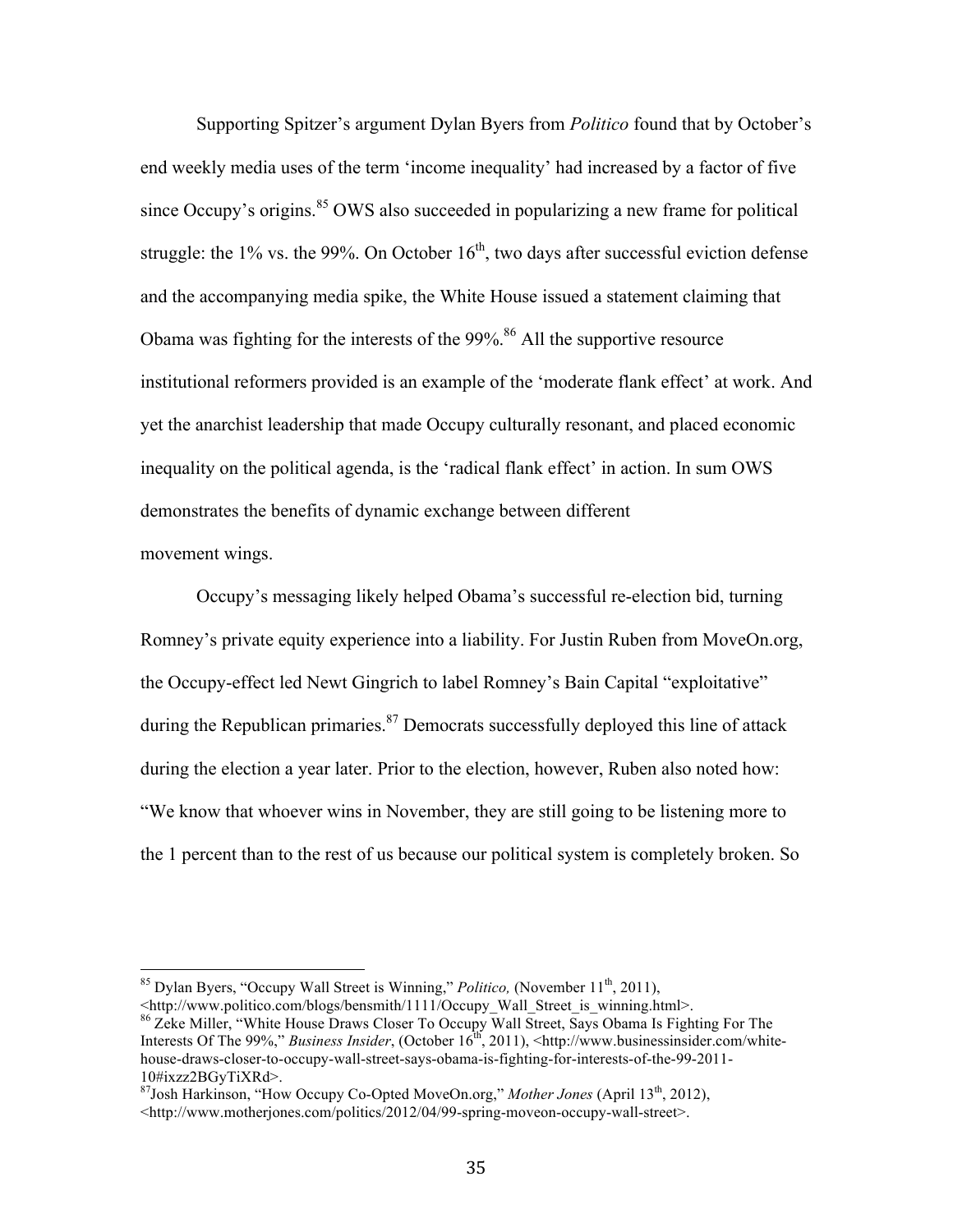we don't have the luxury of not engaging in [direct] action."<sup>88</sup> Sentiments like these from prominent progressives mark another key short-term success.

OWS's sharp rise has forced a tactical rethink on the institutional Left. The clearest expression of this shift was the 99% Spring campaign launched by a coalition of 60 progressive groups including MoveOn, major unions, and grassroots groups like National Peoples Action and the Ruckus Society. The goal of the campaign was to train 100,000 people in non-violent direct action during April 9-15<sup>th</sup> 2012. The week after trainings concluded there were over 1000 actions held targeting companies like Bank of America, Verizon, Wal-Mart, and GE.<sup>89</sup> Speaking about individual participants from Occupy who helped develop training curriculum, Joy Cushman from the New Organizing Institute, notes how: "The energy they bring, the moral clarity is very helpful for more institutional groups – unions, MoveOn. It's radicalizing them, in a way.<sup>"90</sup>

Occupy has accelerated the trend towards tactical and ideological escalation on the Left. This should be cause for celebration among radicals: their message is broadening. And while some have engaged the 99% Spring with enthusiasm, there has been an influential move to denounce it as stealth co-optation. The argument runs like this: the 99% Spring is a front group for MoveOn.org that fronts for the Democratic Party. Democrats, the argument continues, are sneakily seeking Occupy's energies for its

<sup>&</sup>lt;sup>88</sup> Ibid.<br><sup>89</sup> Joshua Kahn Russell and Harmony Goldberg, "99% Spring: New radical alliances for a new era," *rabble.ca* (May 10<sup>th</sup>, 2012), <http://rabble.ca/blogs/bloggers/joshua-kahn-russell/2012/05/99-spring-new-radical-alliances-new-era>.

 $\frac{90}{90}$  Jake Olzen, "The "99% Spring" Movement to Train 100,000 Activists: Co-Opting Occupy or Helping Spread its Message?" *AlterNet.org* (March 26<sup>th</sup>, 2012),

<sup>&</sup>lt;http://www.AlterNet.org/story/154706/the\_%2299\_spring%22\_movement\_to\_train\_100,000\_activists%3 A co-opting occupy or helping spread its message?page=0%2C2&paging=off>.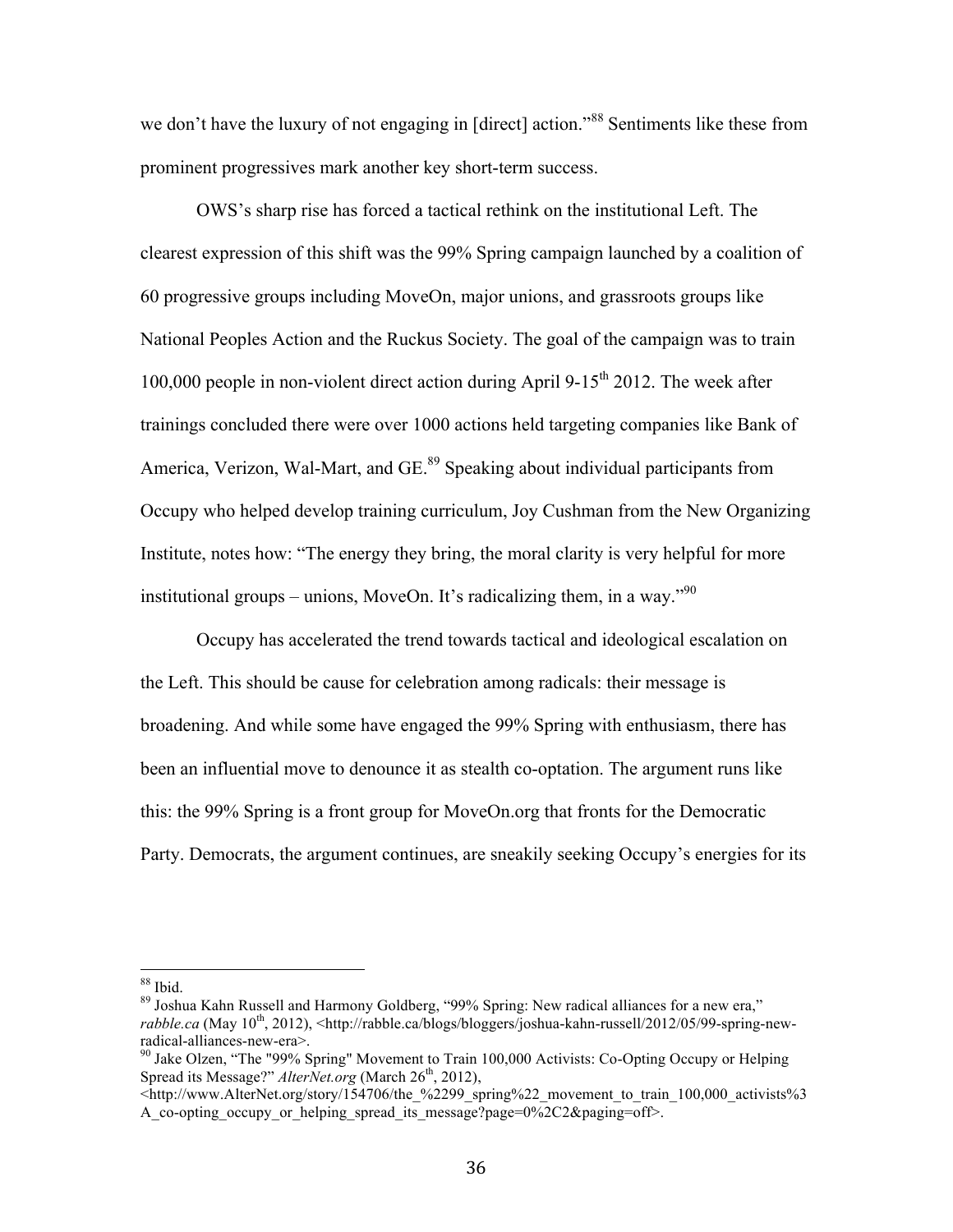electoral work.<sup>91</sup> As aforementioned there are genuine differences between radicals and many of the institutional reformers comprising the 99% Spring coalition. These differences can make working together difficult and in some instances counterproductive. But the campaign of criticism against the 99% Spring is a classic instance of the excessive differentiation common on the Left: disregard that exceeds political reality and efficacy. Co-optation at the hands of MoveOn.org, according to activists Joshua Kahn Russell and Harmony Goldberg, is a "reasonable concern that has received an unreasonable amount of attention."<sup>92</sup> For one 99% Spring is a genuine coalition of agential organizations; it is *not* a MoveOn.org front group. Moreover the Obama campaign, the Democratic Party, and even electoral politics were *not* included in trainings.<sup>93</sup> Finally, it is hard to imagine how having  $100,000$  more peoples trained in non-violent direct action will harm radical aspirations.

Writing in *Counterpunch* activist Mike King recently argued that: "History will not forgive us if we let the 99% Spring Trojan horse into our movement so that the injustices we rose up against can be perpetuated with our own sanction, in our own name."<sup>94</sup> King's rendering of Occupy as a *purely* radical movement requiring protection from reformers at the gate is rooted in a misreading of reality; it misses how from the

<sup>&</sup>lt;sup>91</sup> See Adbusters, "Battle for the Soul of Occupy," (April 12<sup>th</sup>, 2012),

<sup>&</sup>lt;http://www.adbusters.org/blogs/adbusters-blog/jump.html>. Insider, "99 Percent Spring: the Latest MoveOn Front for the Democratic Party," *Counterpunch* (March 2012),

 $\lt$ http://www.counterpunch.org/2012/03/16/99-percent-spring-the-latest-moveon-front-for-the-democraticparty/>. Charles M. Young, "Yes, the 99% Spring is a Fraud," *Counterpunch* (April 2012),

 $\leq$ http://www.counterpunch.org/2012/04/13/yes-the-99-spring-is-a-fraud/>. Mike King, "Counter-Insurgency as Insurgency," *Counterpunch* (April 2012),

<sup>&</sup>lt;*http://www.counterpunch.org/2012/04/05/counter-insurgency-as-insurgency/ >.* <sup>92</sup> Joshua Kahn Russell and Harmony Goldberg, "99% Spring: New radical alliances for a new era," *rabble.ca*

<sup>&</sup>lt;sup>93</sup> Ibid. See also Charles Lechner, "Reportback: The 99% Spring Training for Trainers and the Plot to Coopt #Occupy," *New York General Assembly: Technology Operations Group* (March 25, 2012), < http://tech.nycga.net/2012/03/25/reportback-the-99spring-training-for-trainers-and-the-plot-to-cooptoccupy/>.

<sup>&</sup>lt;sup>94</sup> Mike King, "Counter-Insurgency as Insurgency."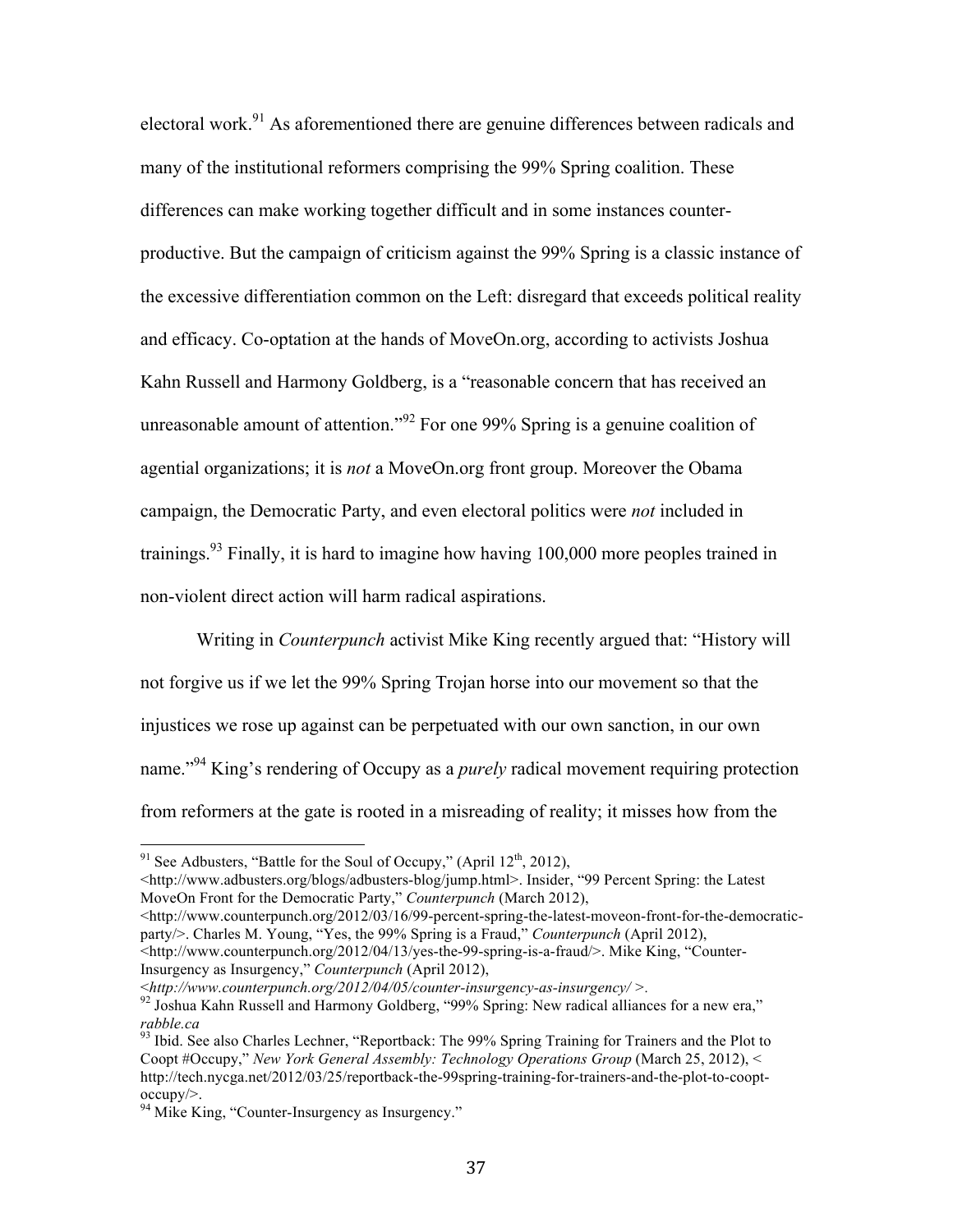beginning a dynamism between differing movement wings brought Occupy into the world and then sustained it. Radical leadership – ideologically and tactically – was integral to the movement's success, but without significant contributions from the institutional Left, OWS would not have had the staying power and impact it did. Because radical leadership was so important to success, institutional progressives have become more open to ideological and tactical learning. It is worrisome that increasing dynamism, and the openings it brings, has been met with hyper-vigilant identity attachment.

And yet there is intelligibility to the concerns King raises. Institutional reformers have a history of poor alliance building. In his recent book *The Democracy Project,* David Graeber raises concerns about how the violent eviction of encampments in November 2011 was met with general silence from groups like MoveOn.org, Rebuild the Dream, and the wider liberal establishment. Graeber writes:

Occupy succeeded brilliantly in changing the national debate to begin addressing issues of financial power, the corruption of the political process, and social inequality, all to the benefit of the liberal establishment, which had struggled to gain traction around these issues. But when the Tasers, batons, and SWAT teams arrived, that establishment simply disappeared and left us to our fate.<sup>95</sup>

Even if institutional reformers felt that encampments had run their course, and that evictions offered an exit-strategy, strongly condemning police violence would potentially have limited the force used as evictions swept the country. Choosing to condemn police violence would also have communicated solidarity to those who

 <sup>95</sup> David Graeber, *The Democracy Project*, p. 141.